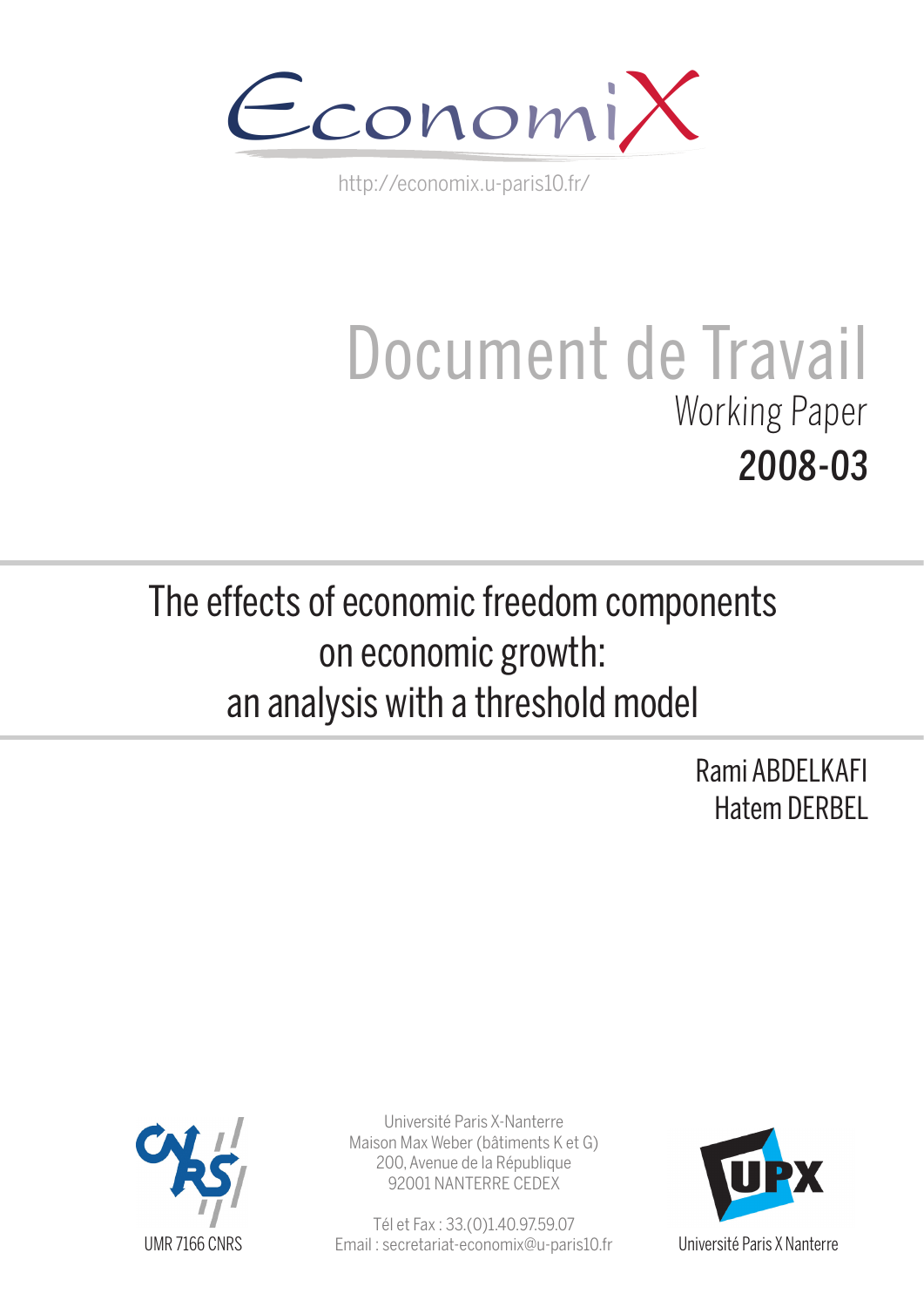# **THE EFFECTS OF ECONOMIC FREEDOM COMPONENTS ON ECONOMIC GROWTH: AN ANALYSIS WITH A THRESHOLD MODEL**

#### Rami ABDELKAFI

#### Hatem DERBEL<sup>\*</sup>

*Summary:**Several studies show a positive and significant link between economic freedom and economic growth. Based on this result many economists recommend an abrupt and total disengagement of the State from the economic activity. Our objective in this paper is double. Initially, we show that the use of an aggregate index of economic freedom can mask the specificity of the link between the latter and the growth. In a second time, we use the Hansen (2000) method to demonstrate the presence of threshold variables rejecting the linearity of the relation between variables on the entire sample. The GDP per capita and the initial enrollment rate in secondary school divide the sample in two groups of countries characterized by different relations. One of our principal results is that the reduction of the size of the government is not effective in countries having an initial GDP per capita and an enrollment rate in 1990 higher than the thresholds values. This enables us to put into perspective the need for a reduction of the size of the government and to insist on the effectiveness of economic policies in developing countries.* 

**Key words:** Size of the government**,** economic freedom, economic growth, threshold model**.** 

**J.E.L classification:** C13, C21, H10, H11, H50, O10.

Assistant professor of economics, Faculty of Economics of Sfax, URDEE 99/UR/06-10: abdelkafirami@yahoo.fr.

<sup>4</sup> Assistant in economics, EconomiX - University Paris X-Nanterre, URDEE - FSEG-Sfax: [derbelhatem@yahoo.fr](mailto:derbelhatem@yahoo.fr)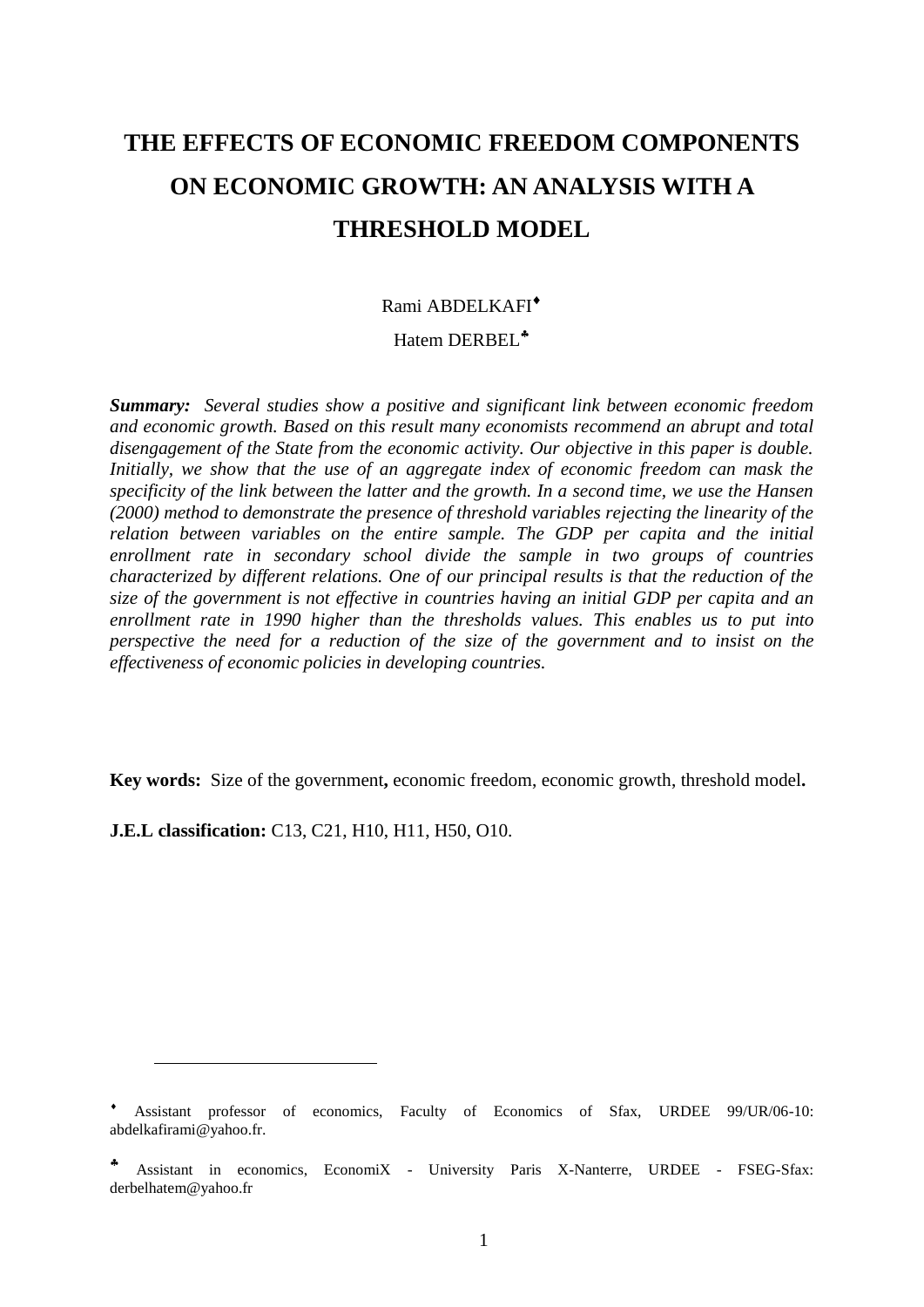#### **I.** INTRODUCTION

In spite of the abundance of theoretical and empirical works, economic theory still until now unable to give a complete and exact specification of all variables having a significant impact on economic growth. Indeed, several models seem to be logical but give very different results that make very difficult to decide what lessons we can draw for economic policies. But, although different in their conclusions and in the importance that each one gives to growth factors, these works agree on the fact that economic environment can determine the effectiveness of the various factors and their influence on economic growth.

Recently, the concept of economic freedom was advanced by several authors as a necessary condition and an effective mean to promote economic growth. Boockmann and Dreher (2001), for example, note that liberalization and privatization are the main objectives of the programs and policies of the IMF and the World Bank. So, based on liberal ideas, the economic freedom tries to reduce to the minimum the role assigned to the government and to amplify that of the market and the private sector. On the basis of these ideas, some studies try to empirically confirm the positive correlation between economic freedom and growth. So using an index of economic freedom (hereafter *EFI*), these studies try to show a positive relationship between this index and some development measures of which the most significant still the GDP per capita. In the context of developing countries, the investigation into the causes of failure, often evoked, of economic policies concern two types of different but dependent questions. The first one is related to the theoretical justification of these policies and the active role of governments in the economy. The second is related to the effectiveness of any intervention, even socially justified, of the government and it is generally considered that this effectiveness depends on political, institutional, geographical and economic factors.

Based on some empirical results showing, at the same time, the effectiveness of economic freedom and the inefficiency of public interventions in some countries, several economists present the total liberalization of the economy as a priority and a standard action that all countries must apply independently of their context and without any conditions.

The aim of this paper is double. First, it is to show that the use of an aggregate index can mask the complexity of the link between economic freedom and growth as well as the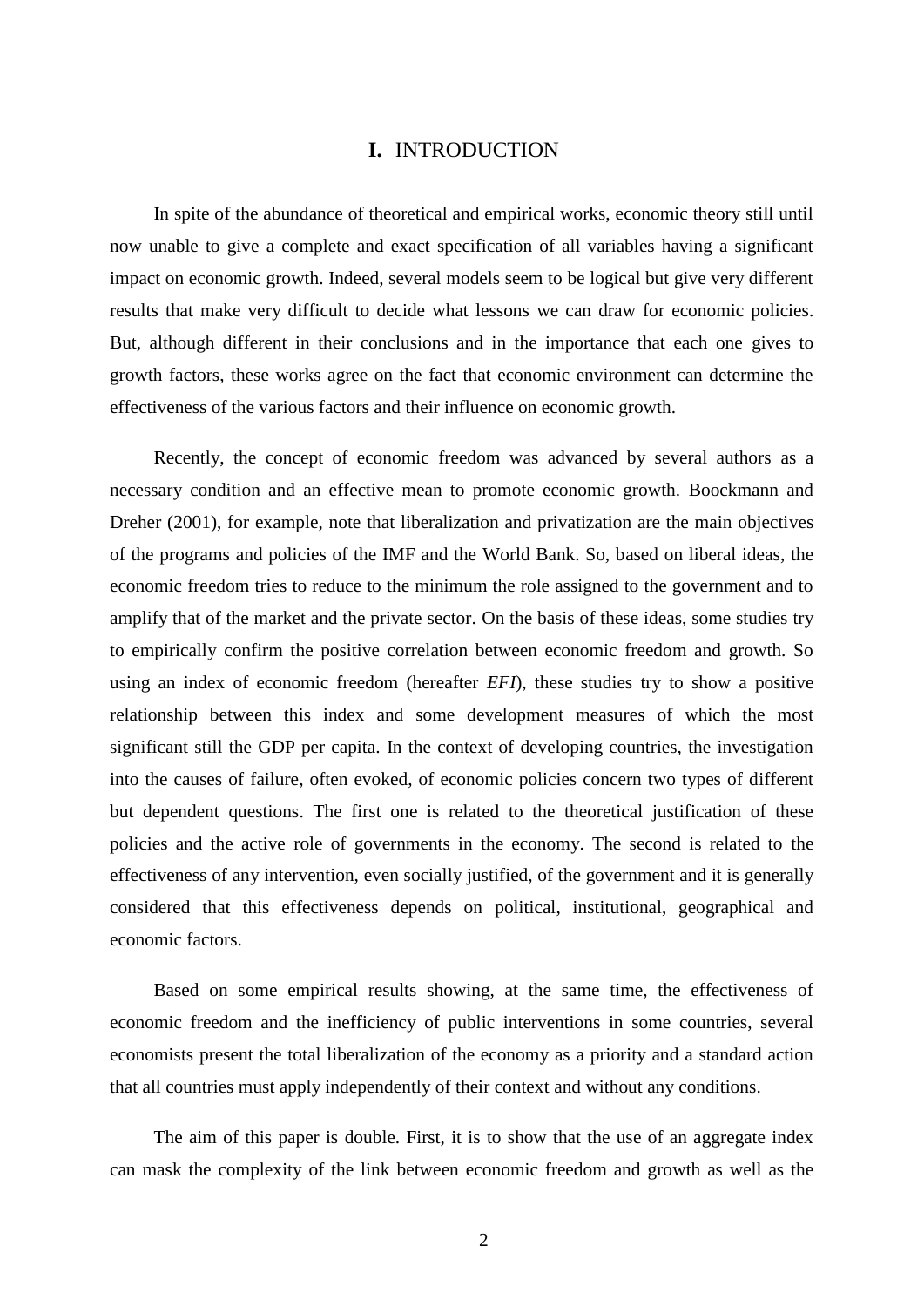importance of its various components. Second, it is to show that the link between economic freedom and growth could depend on the development level of countries. The remainder of the paper is organized as follows: section 2 discusses the method used in our estimations and justifies the choice of the explanatory variables. Section 3 tries to give a brief idea about the concept of economic freedom and its various components. Section 4 is devoted to the empirical study in which we try to analyze the link between economic freedom and growth. The conclusion is presented in section 5.

# **II.** ECONOMIC GROWTH FACTORS: MULTIPLE EXPLANATIONS BUT WEAK RELATIONS

Economic literature remains until now unable to provide an exact specification of the link between economic growth and its determinants. The multiplicity of these determinants has amplified the difficulties to analyze their nature and their importance in the development process. Thus two problems have taken more importance in recent studies on economic growth. The first one is a continuity of old efforts trying to widen the field of analysis and to integrate more explanatory factors of economic growth. The second, on the other hand, tries to reduce this field by insisting on the robustness of links that some empirical works propose. In an article, considered as a reference for the majority of recent works on economic growth, Levine and Renelt (1992) deal with the problem of the multitude of specifications used to study the effects on economic growth. These authors show that the majority of these specifications are not robust and that the relations demonstrated between economic growth and some other variables must be putted into perspectives<sup>1</sup>. Temple  $(2000)$  notes that the estimated parameters are likely to be much correlated with studied variables so the specificities of countries and their development levels can influence the importance of integrated variables and by there the results obtained. But, a more optimistic view point can be found at Sala-i-Martin (1997) who considers that the impact of many variables on economic growth is certain. Thus, it is not the pessimistic vision drawing aside a great number

<sup>&</sup>lt;sup>1</sup> Levine and Renelt, 1992 use the EBA (Extreme Bounds Analysis) method, due to Leamer, 1985 which consists in studying the sensitivity of the coefficients of studied variables to modifications in the specification of the estimated model.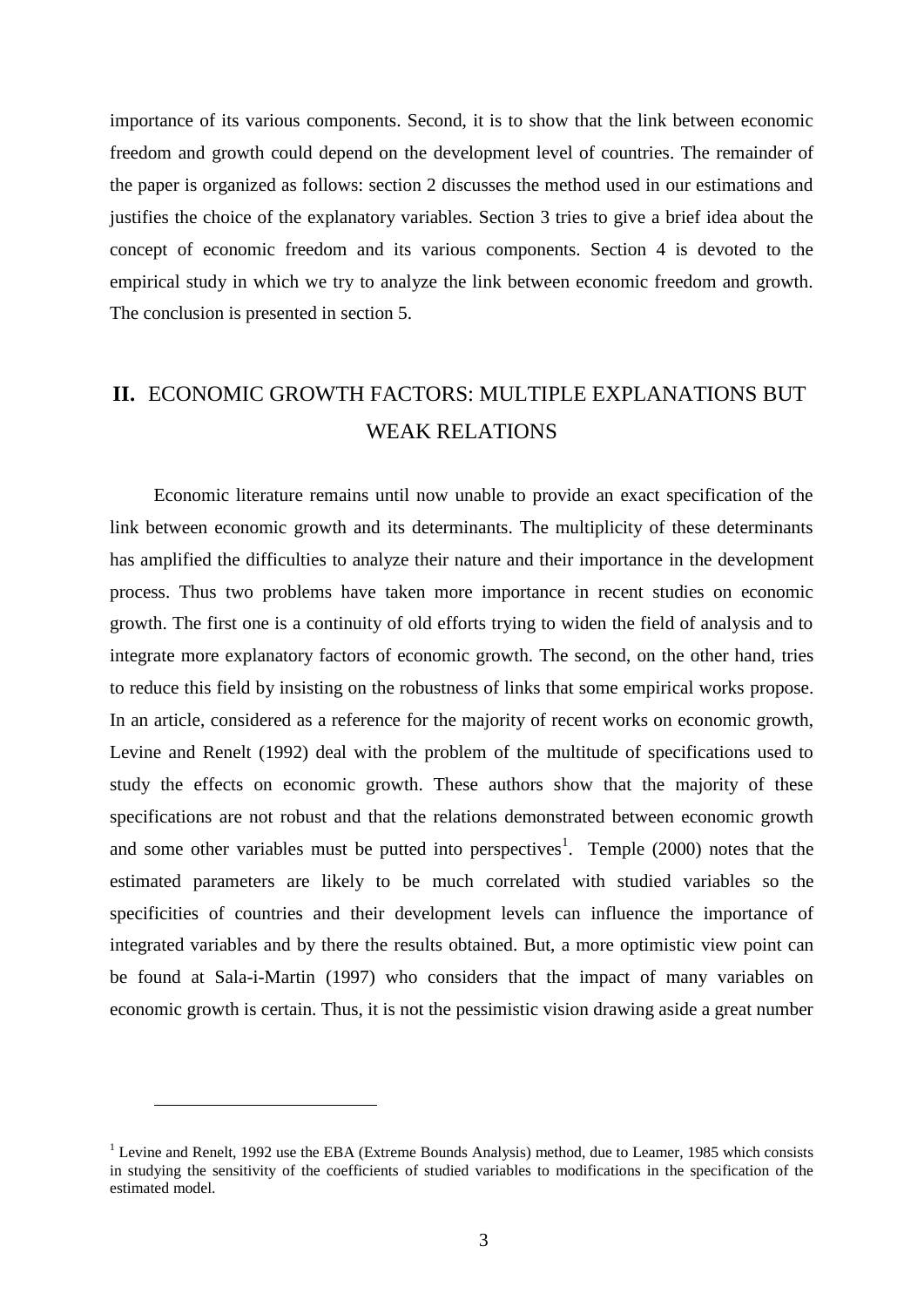of variables which must characterize the studies on economic growth<sup>2</sup>. Generally, even the strictest view points agree on the need for integrating some variables having an unquestionable impact on economic growth. Thus, initial GDP, investment and several measurements of human capital are regarded as "standard variables" and always correlated with economic growth.

Recently, economists are more interested in integrating institutional factors in growth regressions. Hall and Jones (1999), for example, insist on the role of social infrastructure, which includes institutions and government policies, in economic growth. In particular, they show that the difference in the output by worker between countries is explained only partially by the difference in their physical capitals and their education levels. The same authors show that the difference in the stock of physical capital and in productivity can be explained by institutional factors and many other variables relating to economic policies. In this new wave of empirical works, the integration of an index of economic freedom in growth regressions comes to enrich the debate relating to the respective roles of the State and the market in the development process. Motivated, at the same time, by liberal ideas and by the significant progress realized in calculating some indexes of economic freedom, several studies try to advance the benefits of economic liberalism.

#### **III.** THE CONCEPT OF ECONOMIC FREEDOM

The index of economic freedom measures the degree according to which institutions and various policies of a country encourage freedom. It is based on the personal choices, the freedom to exchange, the freedom of competition and the safety of private properties. According to the Fraser Institute report, the African countries, those of Latin America and the former communist countries are less classified in terms of economic freedom. The same report notes that countries with a high score in economic freedom rating have relatively higher growth rates and better social indicators such as life expectancy. Thus, it is considered that market creates an environment in which it would be very difficult for authorities to exert

<sup>&</sup>lt;sup>2</sup> Indeed, using a more flexible version of the EBA, the author notes (p.182): *« My claim in this paper is that, if one is interested in knowing the coefficient of a particular variable in a growth regression, the picture emerging from the empirical growth literature is not the pessimistic « nothing is robust » obtained with the extreme bound analysis. Instead, a substantial number of variables can be found to be strongly related to growth. »*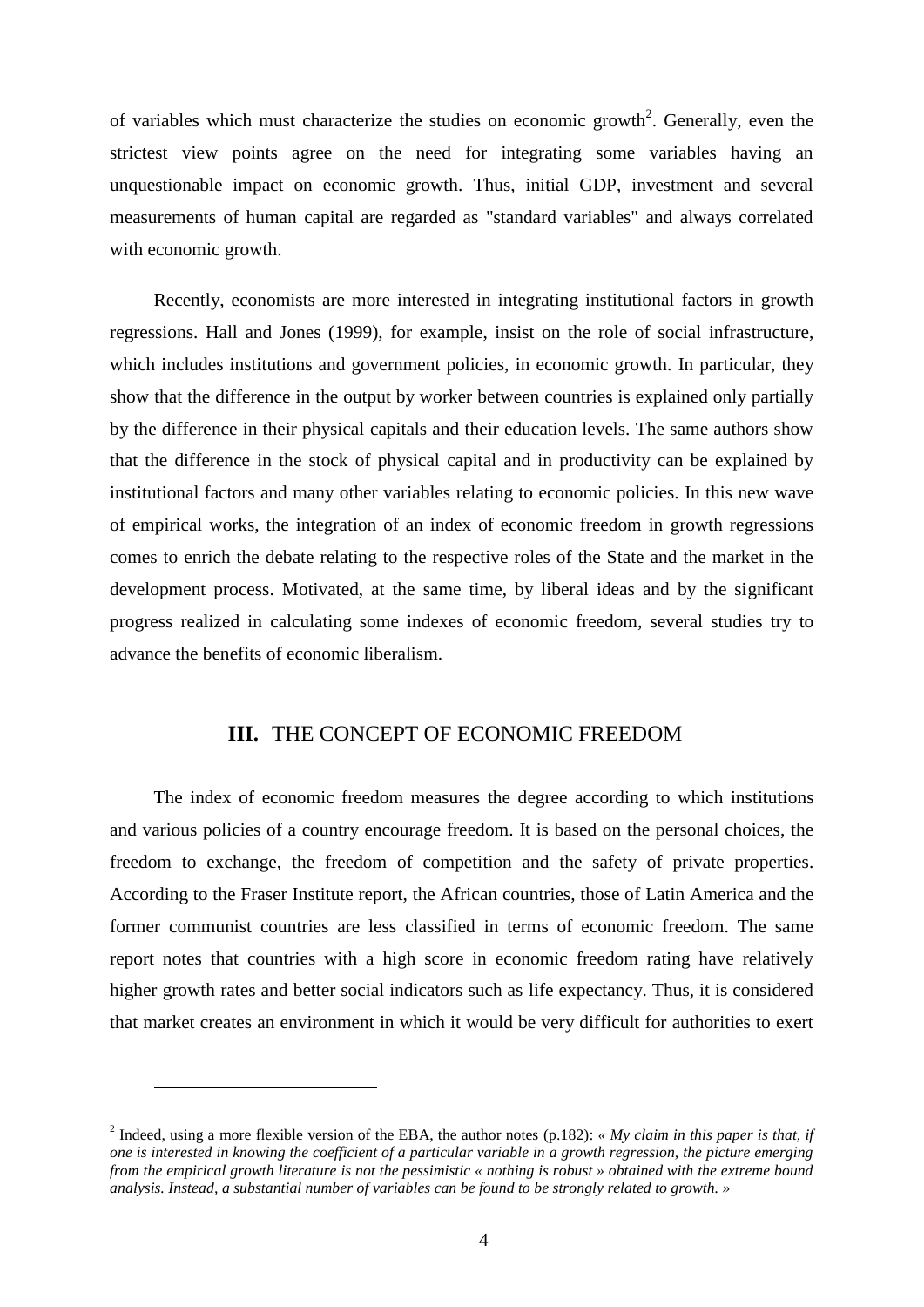pressures on people. On the concept of economic freedom, the report notes that the key ingredients of economic freedom are personal choice, voluntary exchange coordinated by markets, freedom to enter and compete in markets, and protection of persons and their property from aggression by others. So this concept assigns to the government the role of establishing a legal structure which ensures the correct operation of free market. However, this government must be disengaged of any activity which is likely to compete with the private sector and the correct operation of competition. Thus, economic freedom will be reduced if public expenditures and regulation policies replace some private activities. Entirely, the construction of the economic freedom index is based on 38 components and subcomponents which relate to five different fields.

The first one is relating to the size of the government in the economy. So it is considered that public expenditures as well as subsidies and transfers are variables which limit economic freedom. In the same way, it is a question of seeing up to what point the production is realized by private enterprises rather than by public ones. The second is relating to legal structure and safety of property rights. Generally, it consists to see up to what point laws in force in the economy respect freedom to exchange and if private agents have confidence in these laws so they protect their private interests. The third field concerns inflation stability and consistency of monetary policies. In particular, it consists in studying the inflation volatility and the possibilities offered to the private sector to have access to foreign currencies which are safer and more stable than its national currency. The fourth field is relating to free trade and the opening of the economy to outside. It is about the ability of the private agents to exchange with foreigners. The last field is interested in regulations which can exist in the credit market, the labor market and the goods market.

The economic freedom index has made it possible to several studies to test the link which can exist between economic freedom and some economic indicators of which the most popular remains always income par capita. For example, some studies are based on heterogeneous samples including developed and developing countries arrive at conclusions showing a positive correlation between economic freedom and growth (Shaefer, 2003; Gwartney an al., 2005; Gwartney and al., 2004; Cole, 2003; Esposto and al., 1999). Some other studies (Soysa and Neumayer, 2004; Stroup, 2003) go further and show a positive effect of economic freedom on environmental quality.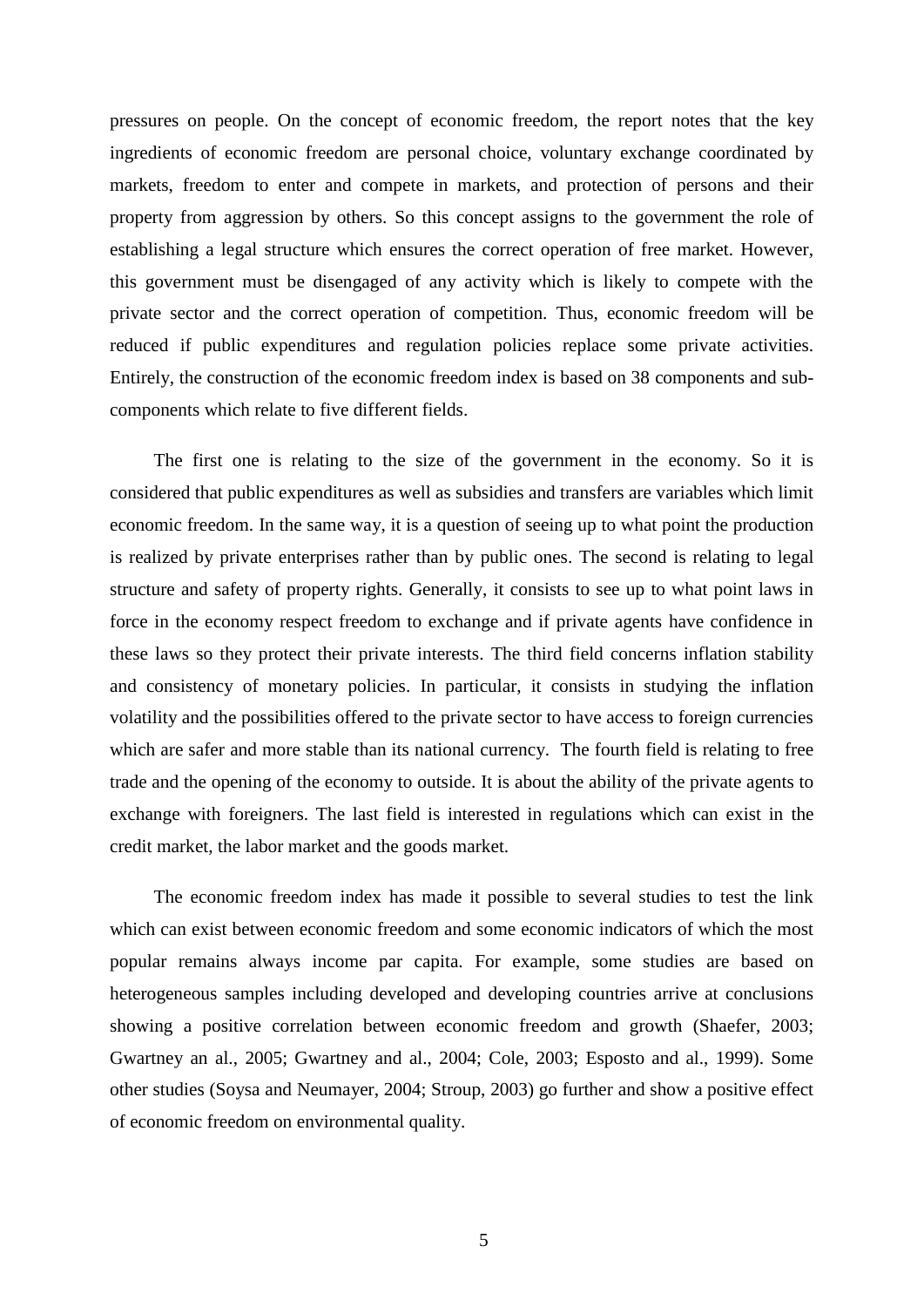Our empirical work is motivated by the conviction that economic freedom effects on growth can be conditioned by differences in development levels. It is very clear that the construction of the economic freedom index integrates some variables having effects which remain until now a subject of debate in economic literature. In fact, if economists are almost unanimous on the importance of the respect of property rights and personal freedom, they remain divided on the role assigned to the public sector and the effects of free trade on economic development. Thus we try in our empirical part to decompose the effect of economic freedom on growth and to highlight the differences which should exist between countries regarding to their development levels.

# **IV.** EMPIRICAL ANALYSIS OF THE ECONOMIC FREEDOM-GROWTH LINK

#### 1. *The estimated model*

Our approach in this part is progressive and consists in two different stages. In the first, we introduce the aggregate *EFI* in a growth regression explaining the growth rate of GDP per capita (noted *GDPG*) according to other variables. In the second, we try to decompose the *EFI* by replacing it by its various components in the same regression. Thus, we introduce the variable expressing the size of the government (noted *SG*), the variable indicating the legal system quality (noted *LS*), the variable expressing free trade (noted *FT*), the variable expressing the inflation volatility and the consistency of monetary policies (noted *SM*) and the variable indicating the regulation on the various markets (noted *REG*).

According to liberal ideas, the coefficient of the *EFI* must be positive and significant implying a positive effect of economic freedom on growth. In the same way, the coefficients related to the various components of the index should be positive. Indeed, the higher is the score of a country in each one of these variables, the more liberal is this country. For example, a higher score of a country in the variable *SG* indicates a smaller weight of the government in the economy.

The relatively big size of our sample enables us to integrate a high number of variables without reducing in a considerable way the degree of freedom. However, integrating a bigger number of variables having a link with economic growth as well as the study of the robustness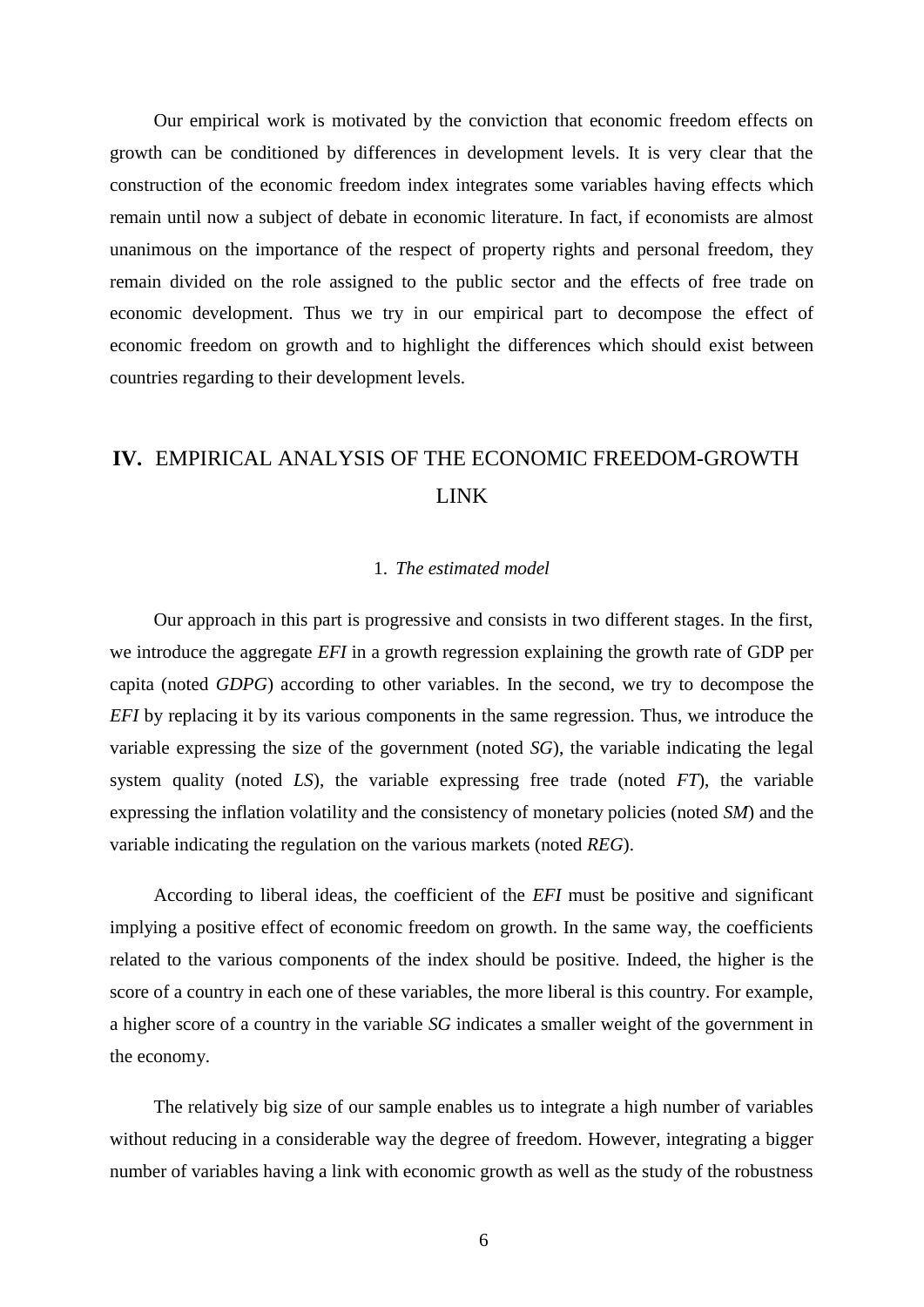of this link exceeds the contours of our work and is likely to mask the importance of the various economic freedom components. For this reason, we integrate only variables of which effects on growth are confirmed and regarded as robust by the majority of former studies (Levine and Renelt, 1992; Sala-i-Martin, 1997; Temple, 2000). Therefore, in addition to variables relating to economic freedom, we introduce the logarithm of initial GDP per capita (noted  $LGDP_{t_0}$ ), the enrollment ratio in secondary school (noted  $SCO$ )<sup>3</sup> and the share of investment in *GDP* (noted *INV*). Entirely, we have the following regressions:

$$
GDPG_i = c_1 + \alpha_1 LGDP_{i t_0} + \alpha_2 SCO_i + \alpha_3 INV_i + \alpha_4 EFI_i + \varepsilon_i
$$
\n
$$
GDPG_i = c_2 + \beta_1 LGDP_{i t_0} + \beta_2 SCO_i + \beta_3 INV_i + \beta_4 SG_i + \beta_5 LS_i + \beta_6 SM_i + \beta_7 FT_i + \beta_8 REG_i + \delta_i (2)
$$

#### 2. *Estimation with the aggregate index of economic freedom*

Our study covers the period ranging between 1972 and 2003. Thus *GDPG* represents the average rate of *GDP* per capita over this period<sup>4</sup>. The variable *INV* is the average over the same period of investment share in GDP. The data of these two variables are extracted from the Penn World Tables  $6^5$ . For the variable *SCO*, lack of data over the total period and for all countries of the sample led us to use the average over the period ranging between 1990 and 1996. Data for this variable is obtained from the WDI 2003 of the World Bank. Lastly, all data relating to economic freedom are extracted from the Fraser Institute database<sup>6</sup>. For these variables, data are available in intervals of five years over the period ranging between 1970 and 2000. Moreover, data are available for all variables and for all countries only since 2000. However, we use the average of the variables over the period 1985-2000. This choice enables us to avoid the return effect which could exist between economic freedom and growth (Heckelman and Stroup, 2000; Chong and Calderón, 2000; Dawson, 2003). Then by this way,

<sup>4</sup> We have 
$$
GDPG = \left( Log(GDP_{2003} - GDP_{1972}) \times \frac{100}{31} \right)
$$

 $3$  In the majority of empirical works, the variable *SCO* is regarded as a proxy for human capital. Other variables, such as the enrollnment ratio in the primary school and the literacy rate, can also be used. Barro (1991) notes that the calculation of the literacy rate suffers from several problems especially in developing countries. In addition, Levine and Renelt (1992) note that many countries already reached the maximum level of the literacy rate and the ratio of primary school. Thus, these variables would be unable to express the differences in the human capital between countries. Lastly, in their estimates, Green et al. (2002) use several indicators of human capital and note that the results are always the same.

<sup>5</sup> http://pwt.econ.upenn.edu/

<sup>&</sup>lt;sup>6</sup> The data are downloadable at http://www.freetheworld.org/download.html.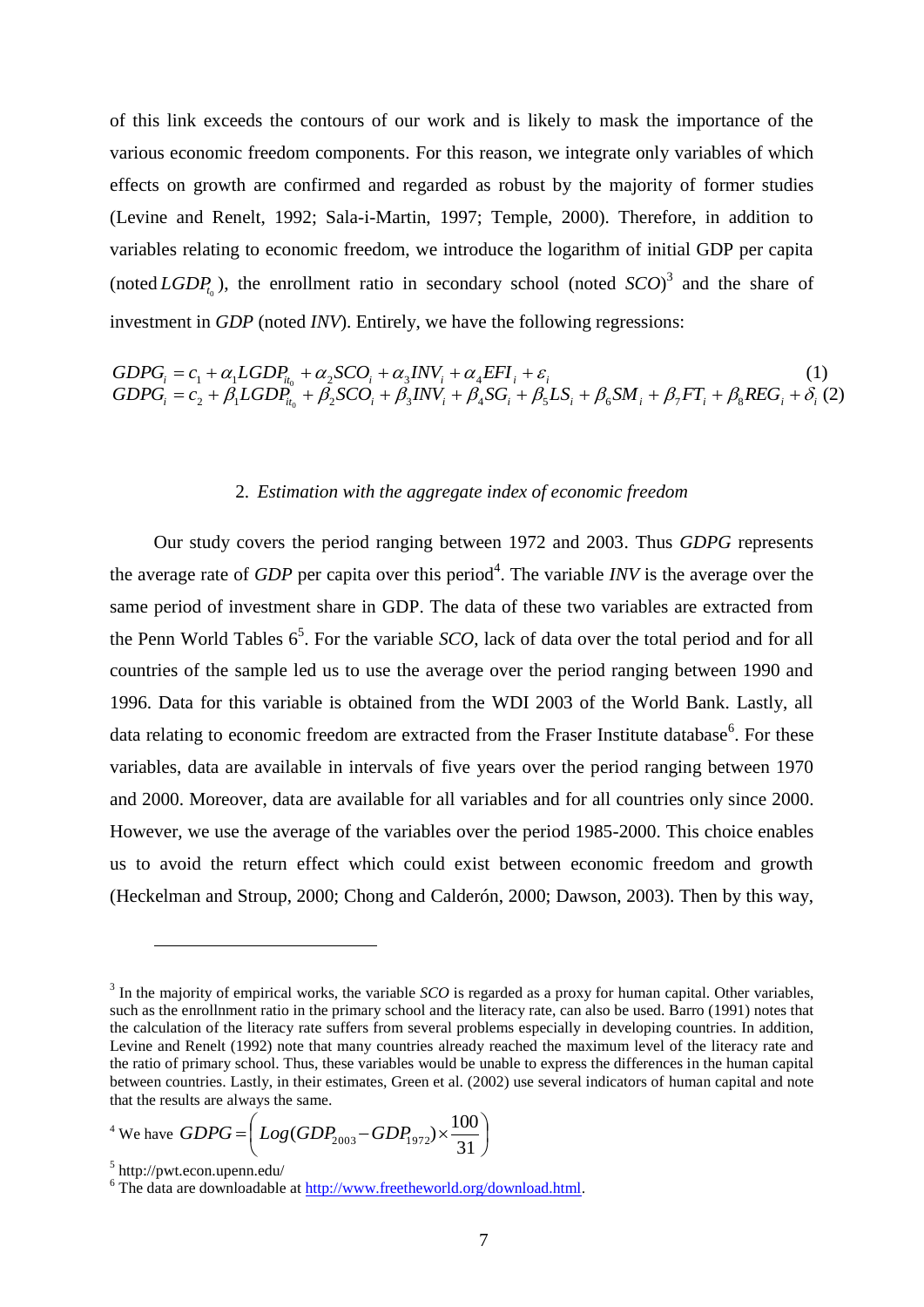we can take account of the delay effect in the link between the two variables (Carlsson and Lundström, 2002).

At the beginning, our sample comprised  $104$  countries at various development levels<sup>7</sup>. Thus heterogeneity is likely to influence the quality of our results because of the existence of some outliers that deviate from the general tendency of the sample. These outliers can have a big weight in such a way that they strongly influence the results. Therefore, to be robust, these results shouldn't be extracted from a small number of observations characterized by a relation that is different from that expressed by the estimated model (Temple, 1999; 2000). Outliers occur frequently because of the measurement errors, owing to the fact that some observations are extracted from a sub-sample characterized by a relation that differs from the general model, or because of the presence of some exceptional events (Bengtsson and al., 2005). In the presence of such outliers, the use of the Ordinary Least Squares (OLS) method is inadequate. In this case, the use of the LTS (Least Trimmed Squares) method is necessary to detect the presence of atypical values $8$ .

By applying the LTS method in our regressions they showed the presence of three outliers which are China, the Democratic Republic of Congo and Zambia<sup>9</sup>. This led us to use the FWLS (Final Weighed Least Squares) which consists in assigning the value 0 to outliers and the value 1 to the other observations. *Table 1* gives a comparison of the results obtained with the OLS method and those obtained with the FWLS method. This table shows that the results obtained with the two methods are very close. In both cases, all the coefficients are significant and have the awaited signs. The *EFI* is characterized by a positive and statistically significant coefficient. Therefore, like the majority of empirical works, our results show that the use of an aggregate index of economic freedom results in a positive effect of the latter on economic growth.

 $<sup>7</sup>$  The list of countries is given in appendix A.</sup>

<sup>&</sup>lt;sup>8</sup> Compared to other standard procedures (as the Mahalanobis distance, for example), this method has the capacity to treat models with more than one explanatory variable. In the same way, this method can detect the aberrant values at the same time in the explained variables and the explanatory variables (Rousseeuw, 1984; Rousseeuw and Zomeren, 1990).

<sup>9</sup>The residuals relating to these countries are 3.8677 for China, -3.2846 for the Democratic Republic of Congo and -3.2519 for Zambia. In our case, the LTS method consists in minimizing the sum of the 79 smallest residuals. For more details on the method, see Rousseeuw, 1984; Rousseeuw and Zomeren, 1990; Bengtsson and al., 2005, Sturm and de Haan, 2005.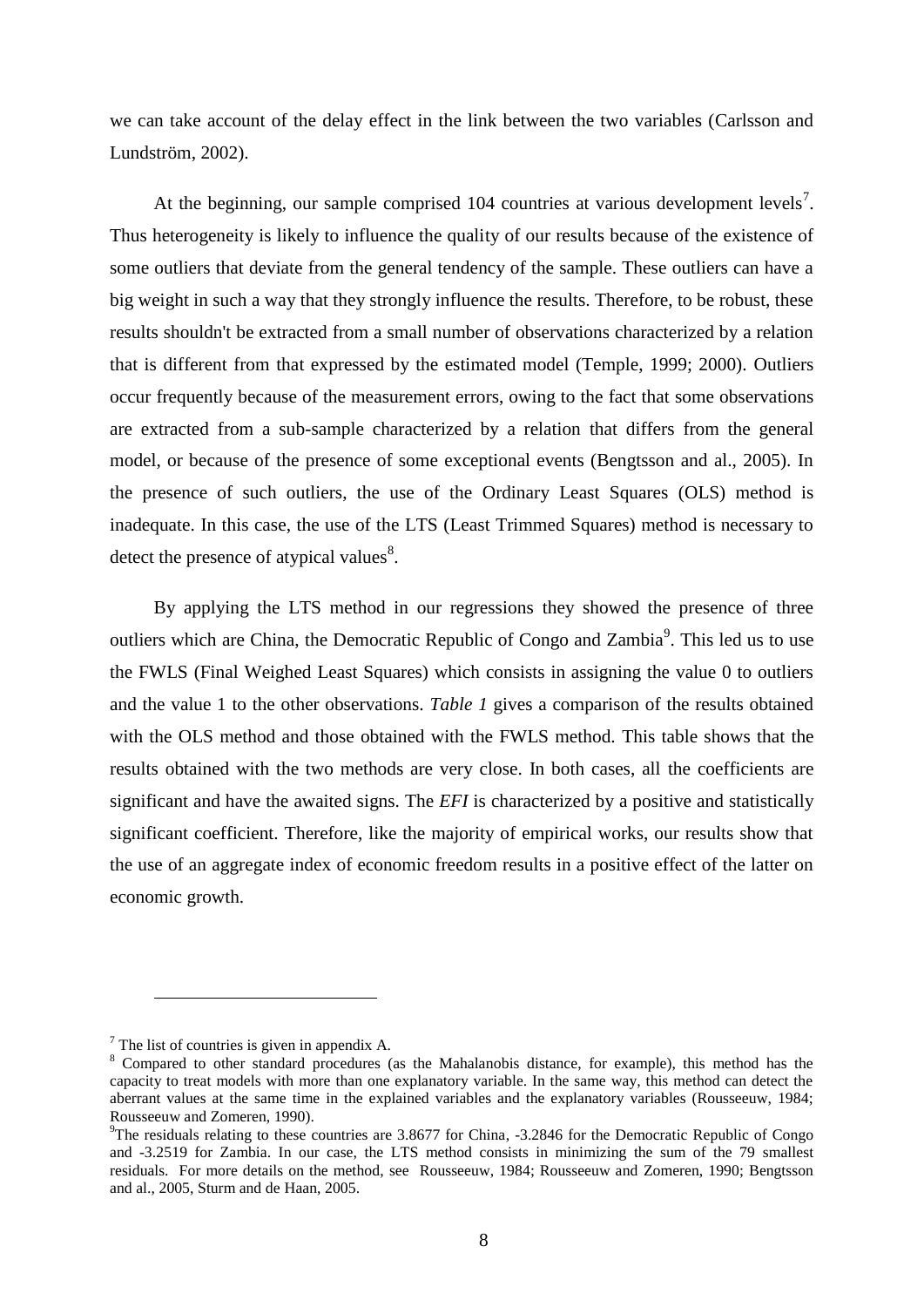#### 3. *A decomposition of the EFI*

The use of an aggregate index of economic freedom can mask the true characteristics of the link that can exist between freedom and growth (Carlsson and Lundström, 2002; Bengtsson and al., 2005; Heckelman and Stroup, 2000). First, it is completely reasonable to think that some components of the index can have a positive effect on economic growth, while other components exert a rather negative effect. Second, the importance of these effects can be different between countries.

Our objective in this part is to analyze the effect of the various components of the *EFI* on economic growth. Thus we try to test the relation (2) described previously. The countries which are outliers were withdrawn from the sample, so the number of countries is reduced to 101 only. Then, we applied the same step as previously to detect outliers in this model. The application of the LTS method showed that Botswana is an outlier<sup>10</sup>. Thus, on the whole, the number of countries included in the estimation of relation (2) is equal to 100. The results of the estimation are given in *table 2*.

According to the results presented in *table 2*, the detection of outliers is very important. Indeed, the coefficient of *SG*, insignificant in the sample including Botswana, becomes significant and positive in the sample without this country. This result means that reducing the size of the government in the economy would result in a positive effect on growth. Values of the variance inflation show the absence of multicollinearity problems in our estimations.

Up to now, our results agree with those of liberal economists considering the reduction of the size of the government in the economy as a necessary and efficient mean to stimulate economic activity. But, although our study takes account of the existence of outliers, it is important to note that conclusions, up to now drawn concerning the importance of economic freedom and the role of the government, are based on a strong assumption considering that the estimated model is linear on the entire sample and that all countries obey to the same specification. Such an assumption can be checked within a Solow growth model. On the other hand, according to new economic growth theories, it is essential to test the validity of this assumption and to see whether the relation between variables can change according to the characteristics of countries (Durlauf and Johnson, 1995).

**<sup>10</sup>** The residual of the estimation by LTS relating to this country is equal to 3.1764**.**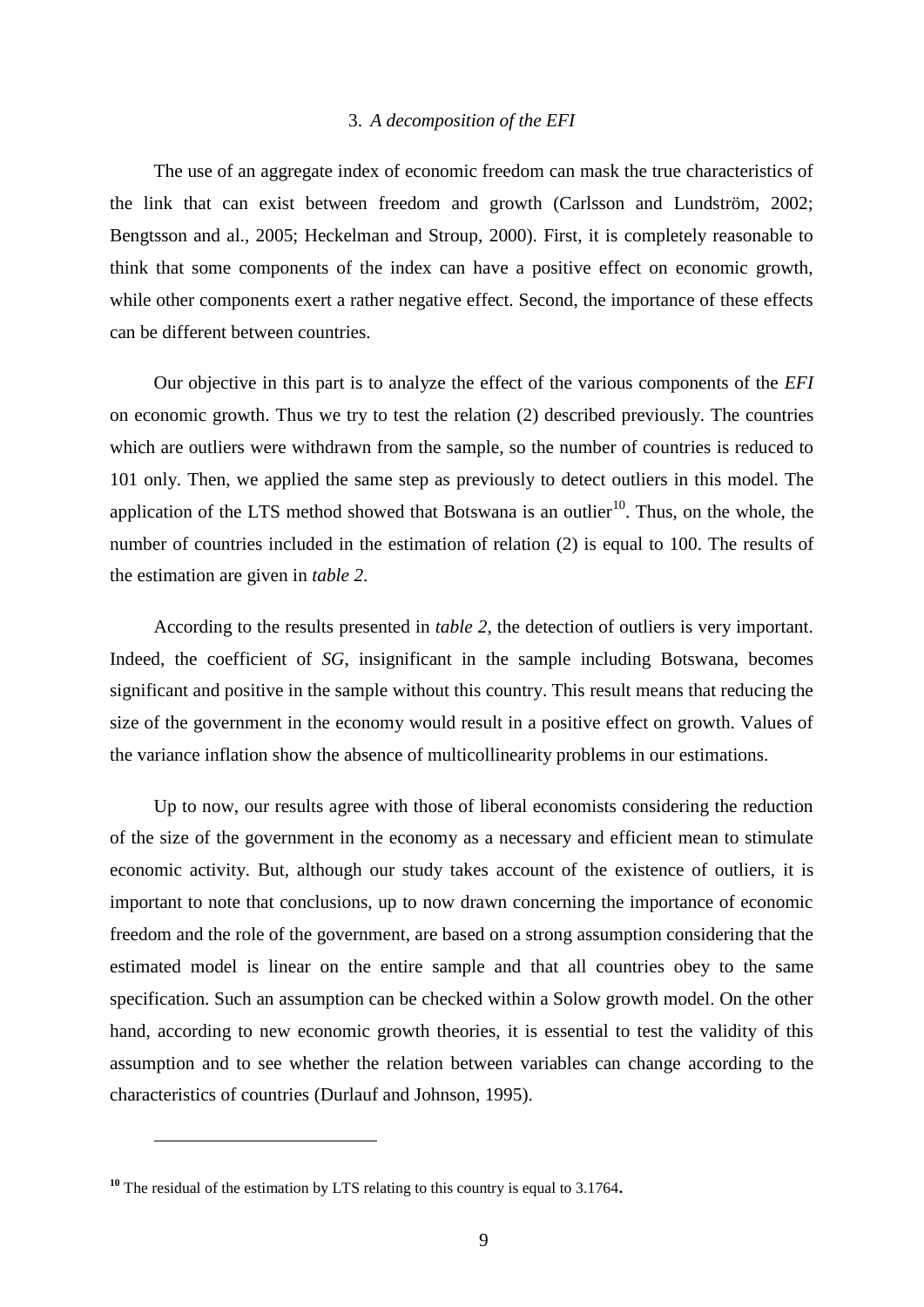#### 4. *The detection of threshold variables*

A routine practice in econometric analysis consists in testing the stability of estimated parameters on the whole of the sample or the period. However, in these practices, it is necessary to choose the threshold variable a priori. By using the GDP and the literacy rate to differentiate countries, Durlauf and Johnson, 1995 reject the assumption of a homogenous and linear specification on the entire sample. Based on this study, Hansen, 2000 proposes a test that makes it possible to determine the variable of transition between various regimes endogenously. The test can be used both in the case of time series and cross-section data $^{11}$ . Moreover, the variable for which one can test the presence of a threshold can belong to explanatory variables of the regression or to be an external variable to this regression.

The model proposed by Hansen (2000) can be presented as follows:

$$
Y_i = \theta_1^{\dagger} x_i + e_i
$$
  
\n
$$
Y_i = \theta_2^{\dagger} x_i + e_i
$$
  
\n
$$
q_i \ge \gamma
$$
  
\n(ii)  
\n
$$
q_i > \gamma
$$
  
\n(i)

Thus it is a question of testing the assumption  $H_0: \theta_1 = \theta_2$  where  $q_i$  is the threshold variable that divides the sample into two groups;  $Y_i$  is the dependent variable;  $x_i$  is the independent variable;  $e_i$  is the error term and  $\gamma$  is the threshold value. Assume that  $I_i(\gamma)$  is a dummy variable with  $I_i(y) = \{q_i \le y\}$  and that  $\{\}$  is an indicator function. Thus we have  $I = 1$  if  $q_i \leq \gamma$  and  $I = 0$  otherwise. If we pose  $x_i(\gamma) = x_i I_i(\gamma)$ , relations (i) and (ii) can be written as follows:

$$
Y_i = \theta' x_i + \delta'_n x_i(\gamma) + e_i \text{ where } \theta = \theta_2 \text{ and } \delta_n = \theta_1 \tag{iii}
$$

 $\overline{a}$ 

Like Durlauf and Johnson, 1995 we focuse our attention on the initial GDP per capita and the initial schooling rate as possible threshold variables. Thus by using the Hansen test, we test the presence of a threshold on initial GDP per capita  $(GDP_{72})$  and initial enrollment rate. However, as noted previously, the enrollment rate in 1972 is not available for all countries. For this reason, we use the value of 1990 for this variable (noted  $SCO_{90}$ ).

**<sup>11</sup>** For an application of this test to time series, see for example Ben Salem and Perraudin, 2001 and Chen and Lee, 2005.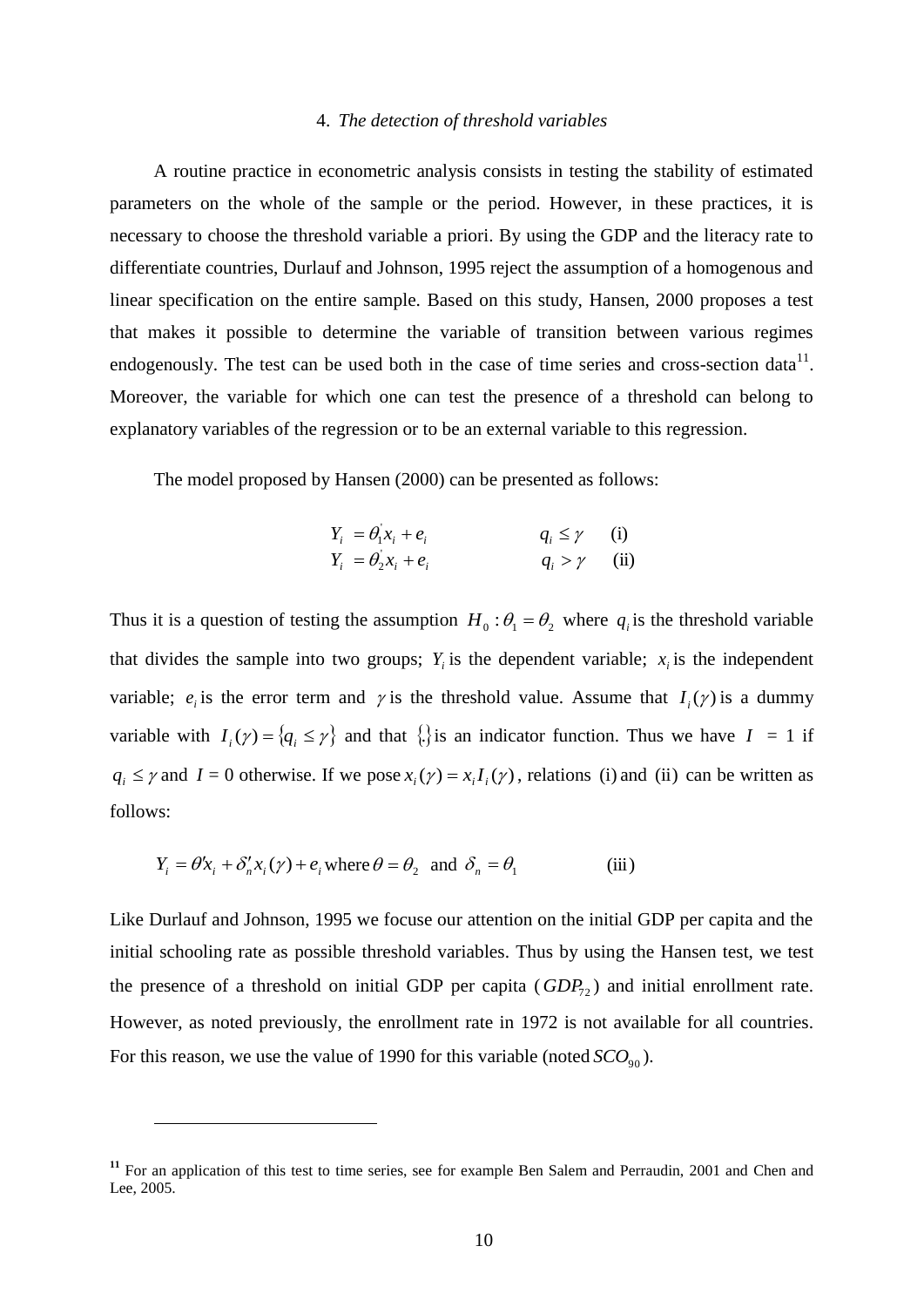*Table3* contains the results of the test using 1000 replications. This table shows that the null assumption of stability of coefficients on the entire sample is rejected for the two variables  $GDP_{72}$  and  $SCO_{90}$  characterized by very small p-values. So, each one of these two variables divides our sample in two different groups according to the relationship between variables. For the variable  $GDP_{72}$ , the optimal threshold value is equal to 2080.46 implying that this variable divides our sample in two groups of countries according to their initial GDP per capita. The first group (noted G1) comprises 66 countries having an initial GDP lower than 2080.46 whereas the second (noted G2) comprises the 34 remaining countries. For the variable *SCO*<sub>90</sub>, the optimal threshold value is equal to 81.456 what divides our sample in two groups according to this variable. A group (noted G3) comprising 73 countries having an enrollment rate in 1990 lower than 81.456 and another group (noted G4) comprising the remaining countries $^{12}$ .

*Table 4* gives the results of the estimations of relation (2) for the two groups G1 and G2. These results show that our sample is characterized by two different regimes. In G1, comprising countries with an initial GDP per capita lower than 2080.46; we can see that *LGDP*<sub>72</sub>, *INV* and *SCO* are characterized by significant coefficients and with the awaited signs. In the group G2 of countries having an initial GDP higher than 2080.46, only the variable *LGDP*<sub>72</sub> is characterized by a significant coefficient and with the awaited sign. The variable *SCO* has a negative and significant coefficient. This result can be explained by the heterogeneity of this group and by the presence of some countries which have a high GDP per capita and a small enrollment rate like Kuwait and UEA, or by the fact that the majority of countries in this group have reached the maximum level of enrollment.

About the components of economic freedom, we can notice that they do not exert the same effect in the two groups of countries. In fact, we can see that in G1 only the variables *SG*, *LS* and *SM* are significant. So a reduction in the size of the government, an improvement in the quality of the legal system and a consistent monetary policy exert a positive effect on

 $12$  The appendix B presents the whole of the groups of countries determined by the test of rupture. We have tried to test the presence of a threshold of second level, but for all the groups, the assumption of homogeneity of the coefficients is accepted. *P-values* for the variable  $GDP_{72}$  relating to the groups G1, G2, G3 and G4 are respectively 0.267, 0.527, 0.351, 0.673. For the variable  $SCO_{90}$ , they are equal to 0.187, 0.565, 0.332 and 0.698, respectively.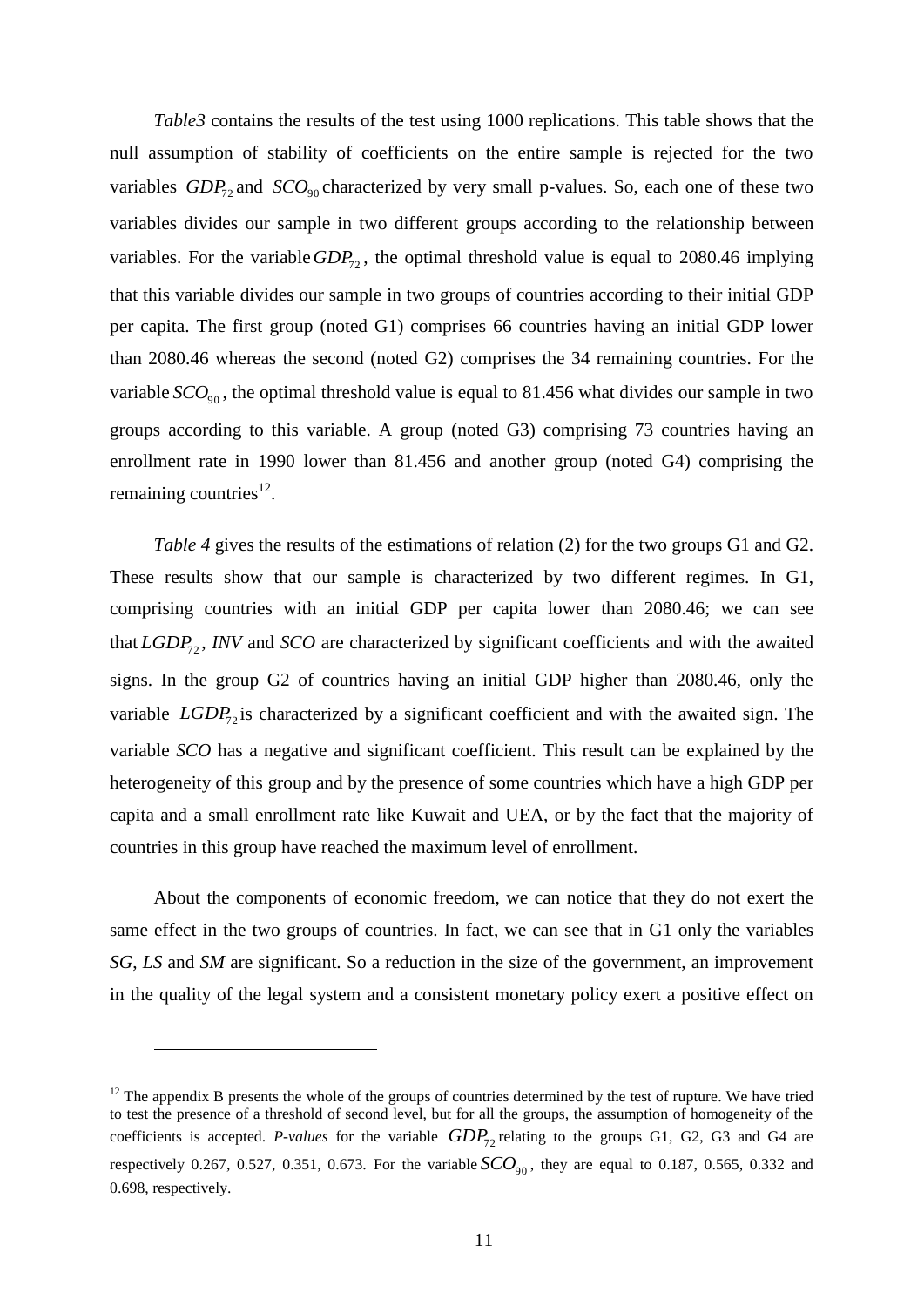economic growth in this group. However, for G2, significant variables are *SG*, *FT* and *REG*. But what is interesting is that the sign of the variable *SG* is changed and become negative. This result means that for these countries a reduction in the size of the government results in a negative effect on economic growth.

*Table 5* presents the results of the estimation of relation (2) on the groups G3 and G4. By comparing the two groups  $G1$  and  $G3<sup>13</sup>$ , we observe that, except Romania, all countries of the group G1 are also in the group G3. Table 5 shows that the variable  $SCO<sub>90</sub>$  divides our sample in two regimes characterizing the link between economic growth and the explanatory variables. We can note that in group G3 the variable *FT* has a significant and negative coefficient which implies that free trade exerts a negative effect on economic growth for countries in this group<sup>14</sup>. But, in the same manner like in the preceding case, we can notice that the variable *SG* has a significant coefficient which is positive in G3 and negative in G4. Therefore, for countries having an enrollment rate in 1990 bigger than 81.456, a reduction in the size of the government results in a negative effect on economic growth.

#### **V.** DISCUSSION OF THE RESULTS

Our results show that the link between economic freedom and economic growth is not linear on the totality of the sample. By using threshold variables, our sample has been divided in two types of regimes characterizing the impact of economic freedom on growth. For countries with an initial GDP lower than 2080.46 and/or an enrollment rate in 1990 lower than 81.456, the reduction in the size of the government, the improvement of quality of the legal system and the effectiveness of the monetary policy are the components which exert positive effects on economic growth. For countries with an enrollment rate higher than 81.456, there is especially free trade and the absence of regulation on markets which exert positive effects on economic growth.

An important result of our work is that the reduction of the size of the government is effective only in countries with an enrollment rate in 1990 lower than 81.456. However, in the

<sup>&</sup>lt;sup>13</sup> See appendix B.

<sup>&</sup>lt;sup>14</sup> This result agrees with that of Carlsson and Lundström, 2002 who find a negative effect of free trade on economic growth, but this result is criticized by Berggren and Jordahl, 2005.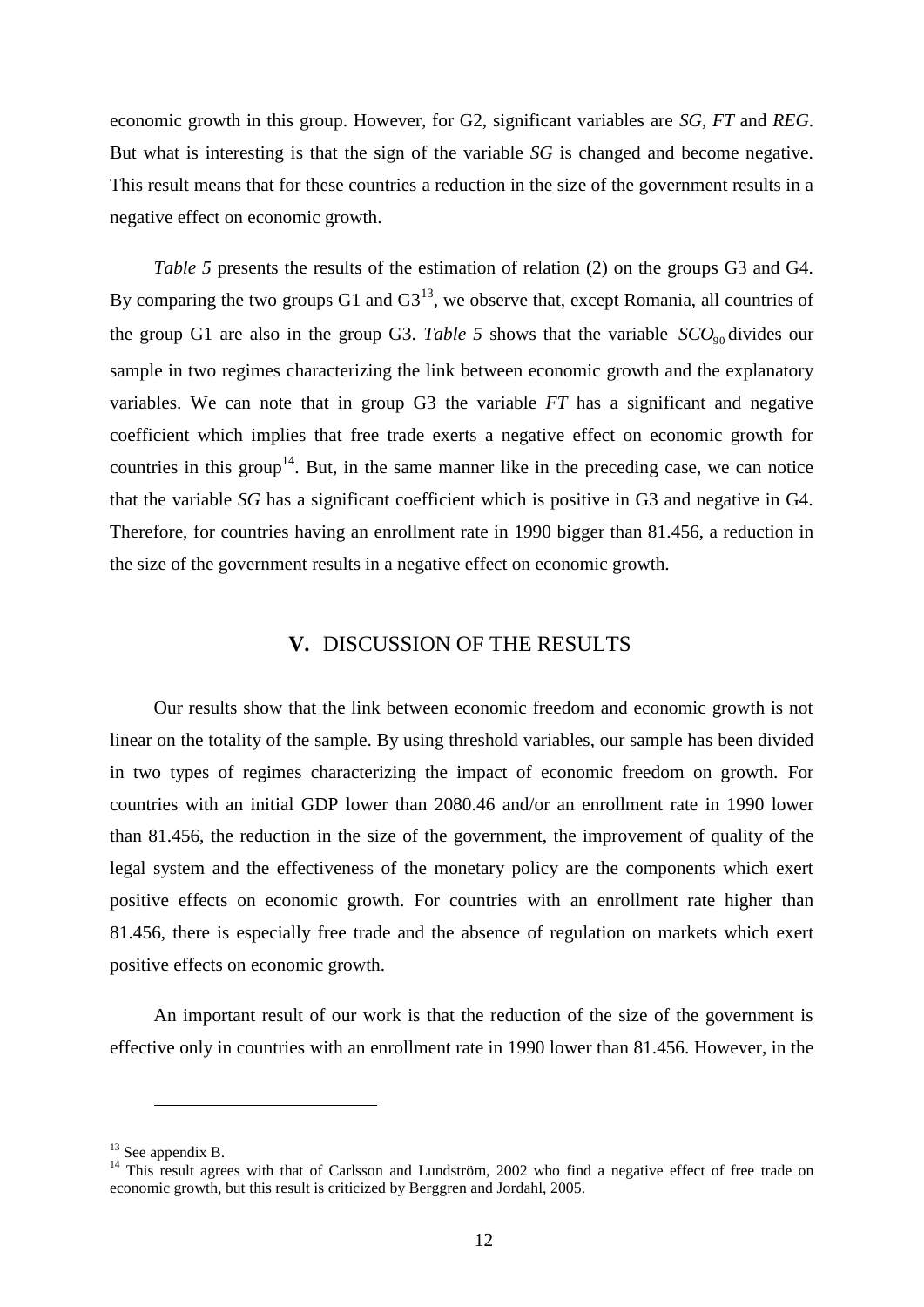other countries, reducing the size of the government would result in a negative effect on growth. This leads us to put into perspectives the assumption of the necessity to reduce the size of the government in developing countries. Our results show that the problem of these countries remains that of the effectiveness of their economic policies. They show the importance of education, the importance of an effective legal system, the necessity of a consistent monetary policy and a good operation of markets in developing countries.

No one can deny the importance and the need for democracy, of the freedom of expression and any act aiming at improving the components of a descent life in the development process. Many policies are necessary for developing countries to meet the claims of their populations. However, an abrupt disengagement of the State in these countries would be a too premature and too risky stage.

Such as it is envisaged by its defenders, the concept of economic freedom does not pour in the interests of developing countries. On the contrary, it shows increasingly tended relations between the North and the South, and the number of countries which refuse this form of freedom does not cease increasing. For example, the brain drain that certain authors evoke shows well that in certain cases this freedom can lead to an impoverishment of poor countries. Nduru (2006), for example, insists on the effects of such a phenomenon on African countries. He notes the lack in medical staff in these countries and the departure of several medical professions towards developed countries. What France calls "*selected immigration"* proves that the relationship with the South is far from being those of mutual interests. Certain authors go further and consider that the assistances granted to poor countries were translated by many harmful effects. Rahnema (2003), for example, notes that what one continues to call assistance is only an expenditure intended to reinforce the generating structures of misery. On the other hand, the victims of the globalized world are never help and seek always to find alternatives conform to their needs.

Developing countries need a reorganization of their development policies. The liberalization of their markets requires policies that support the private sector. The solutions for the problems of unemployment, of professional insertion and of educational system effectiveness etc. are far from being spontaneous and automatic. The numerical fracture that has emerged these last years shows well that these economies are badly prepared to follow the world train of technology. The recent works on the productivity paradox and the role that must be accomplished by, at the same time, the production and the use of new communication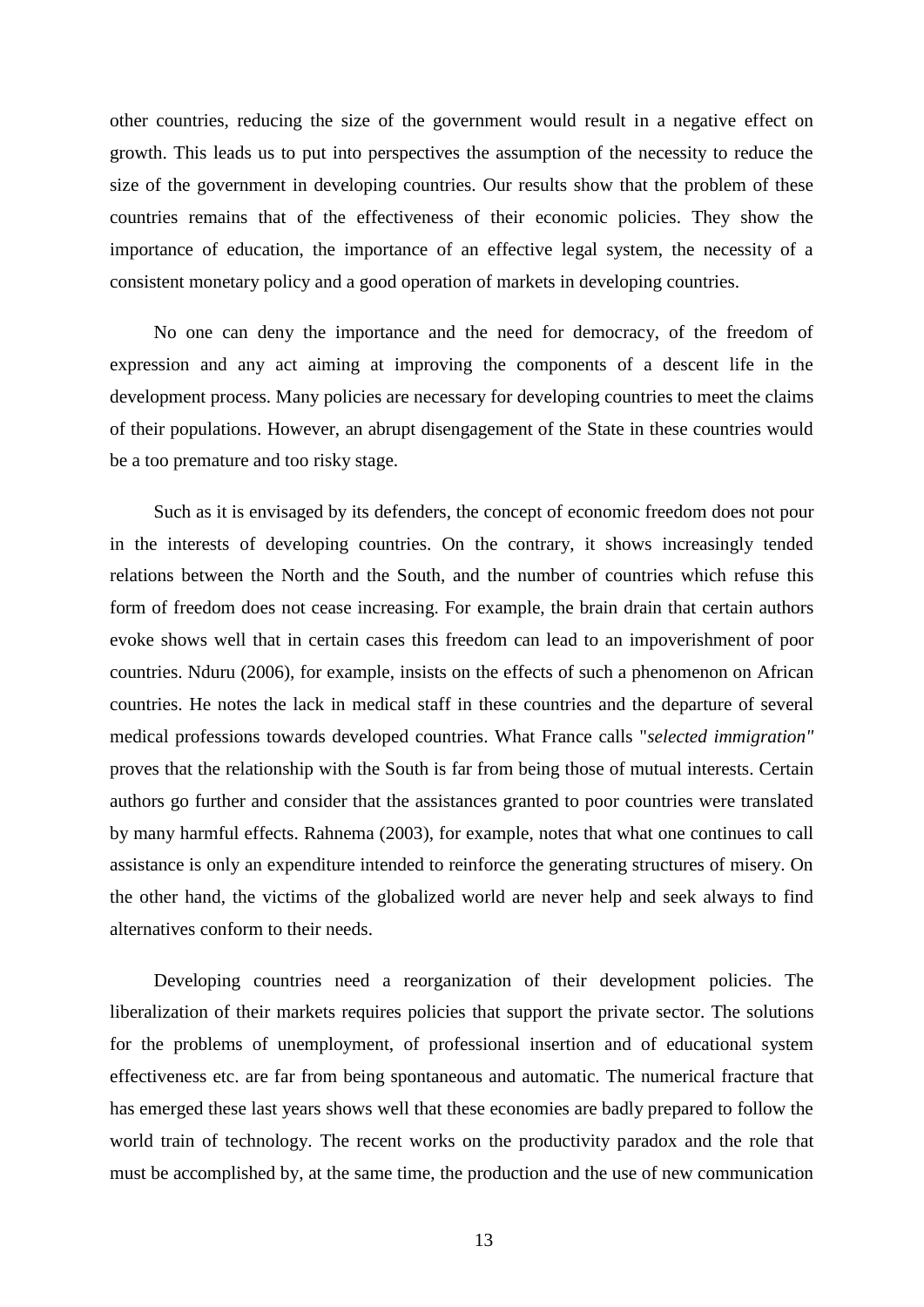and information technologies makes increasingly urgent the effective intervention of the State in the economy. The free trade, for example, does not make it possible to benefit automatically from technological trainings. In fact, some countries are very far from the world technological threshold and such a situation leaves them trapped in very low development levels (Stokke, 2005).

We live in a world where the speed of technological progress has attained one of its higher levels. Competitiveness of countries depends on their capacity of adaptation and continuation of progress. In such a world, the role of the State is increasingly significant. Lonely, the market is unable to establish, in other countries, the fascination for technology characterizing the Finnish people during the nineties. The market remains, in addition, impotent and nonselective in front of the waves of the very varied and sometimes strange ideas and cultures transferred by the current world of information.

#### **VI.** CONCLUSION

Independently of development levels, economic freedom is advanced by liberal economists as a priority action for development. Using an aggregate index, some studies show a positive correlation between economic freedom and growth. Our framework shows that the use of such an index can mask the true relationship between economic growth and the components of this index. Thus, our results show that the importance of the various components varies according to the development level of countries. In fact, our empirical study detects the presence of thresholds relating to the variables initial GDP per capita and initial enrollment rate in secondary school. So it rejects the assumption of a linear relation between economic growth and the explanatory variables. In addition, we show that reducing the size of the government is not always effective. Indeed, the coefficient attached to this variable is positive and significant in the whole of countries having an initial GDP and an enrollment rate that are relatively small, but this coefficient is negative and significant for the other countries. These results enable us to conclude that the positive effect of economic freedom proved by the majority of empirical studies on economic growth does not imply necessarily the need for a total disengagement of the government in the economy.

Such it is defined by its inventors; economic freedom neglects the specificity of developing countries and considers that liberalism would unconditionally offer to these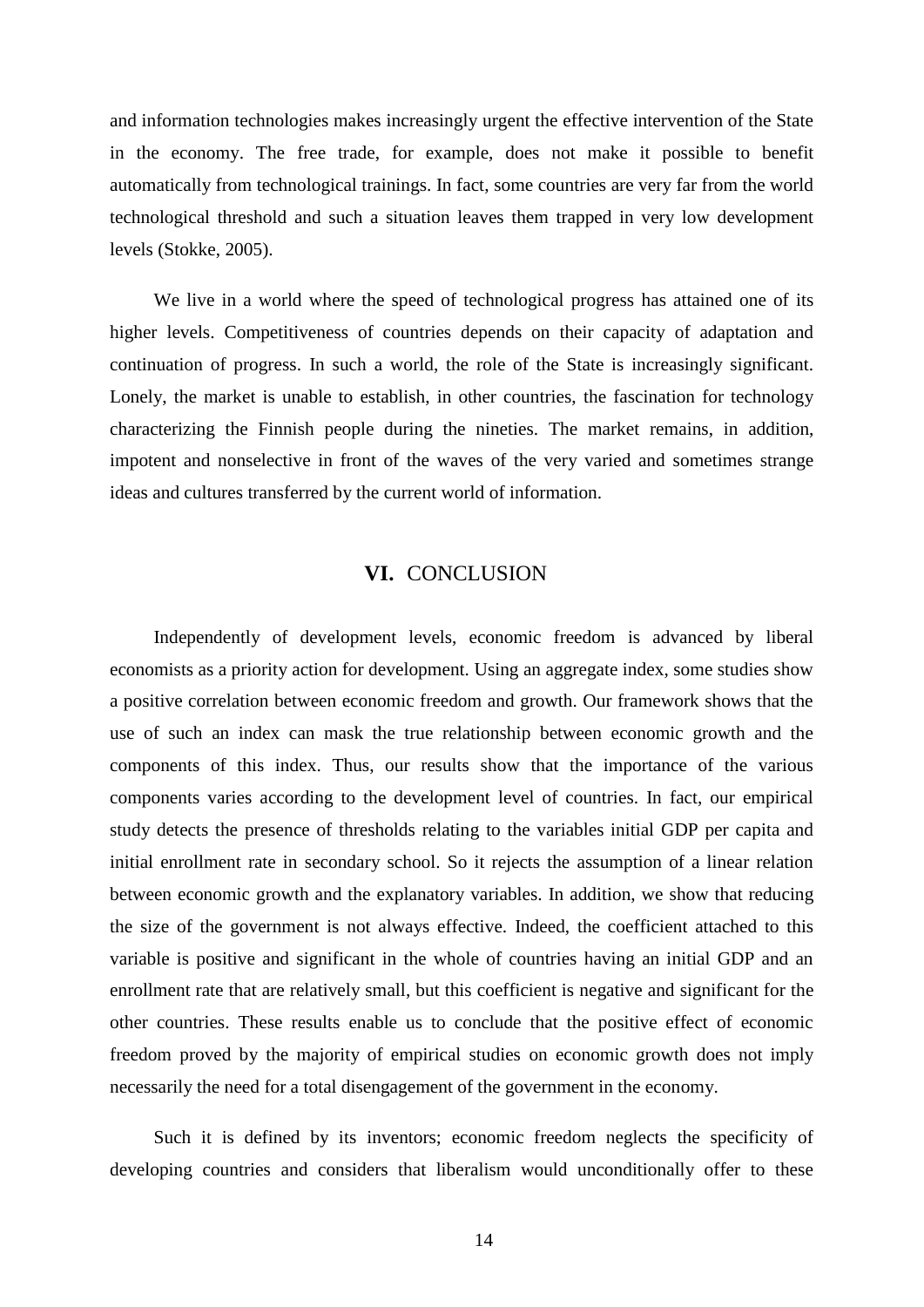countries the same opportunities as those of developed countries. In rich countries, the effective policies have been a prerequisite for a progressive liberalization of their economies. In developing countries, to be entitled to an effective intervention of the government should constitute the first component of economic freedom.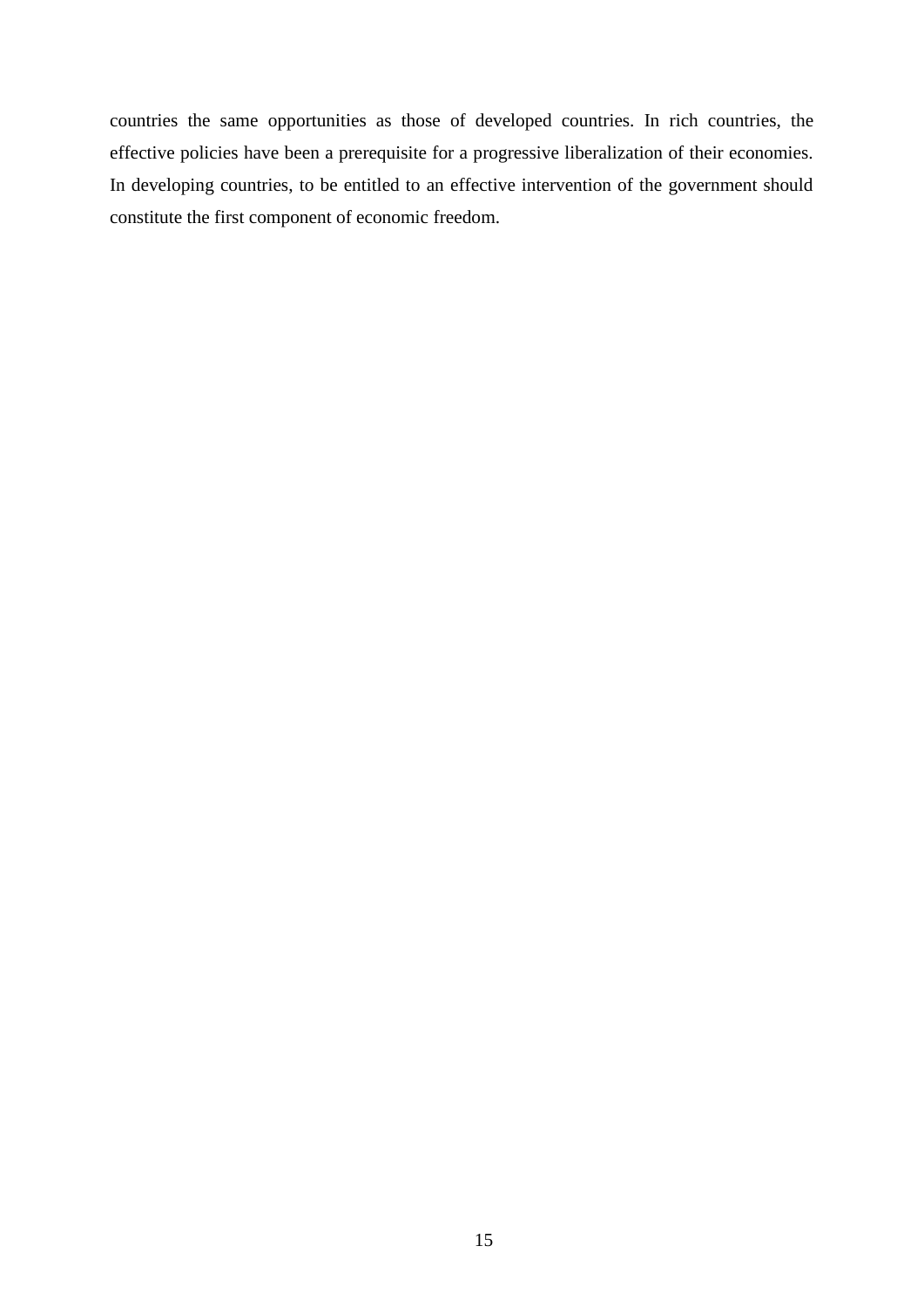#### **REFERENCES**

- Barro, R. (1991) Economic growth in a cross section of countries, *The Quarterly journal of Economics*, 106 N°.2, 407-443.
- Bengtsson, M., N. Berggren and H. Jordahl (2005) Trust and growth in the 1990s A robust analysis, *UPPSALA Universitet, Working Paper* 2005 :1.
- Bengtsson, M. and H. Jordahl (2005) Does free trade really reduce growth? Further testing using the economic freedom index, *Public Choice*, 122, 99-114.
- Boockmann, B. and Drehel, A. (2001) The contribution of the IMF and the World Bank to economic freedom, *Center of European Economic Research*, Discussion Paper N°.02-18.
- Carlsson, F. and S. Lundström (2002) Economic freedom and growth : Decomposing the effects, *Public Choice,* 112, 335-344.
- Chen, S-T and C-C. Lee (2005), Government size and economic growth in Taiwan: A threshold regression approach, *Journal of Policy Modeling*, 27, 1051–1066.
- Chong, A. and C. Calderon (2000) Causality and feedback between institutional measures and economic growth*, Economics and Politics*, 12, 69-81.
- Cole, J. H. (2003) The contribution of economic freedom to world economic growth, 1980-99, *Cato Journal*, 23, 189-198.
- Dawson J. W. (2003) Causality in the freedom-growth relationship, *European Journal of Political Economy*, 19, 479-495.
- De Soysa, I. and E. Neumayer (2004), False Prophet, or Genuine Savior? Assessing the Effects of Economic Openness on Sustainable Development, 1980–1999, *SSRN working paper*, downloadable at [http://ideas.repec.org/p/wpa/wuwpit/0409001.html#author.](http://ideas.repec.org/p/wpa/wuwpit/0409001.html#author)
- Durlauf, S. and P. A. Johnson (1995) Multiple regimes and cross-country growth behavior, *Journal of Applied Econometrics*, 10, 365-384.
- Esposto, A. and P. A. Zaleski (1999) Economic freedom and the quality of life: an empirical analysis. *Constitutional Political Economy*. 10: 185-197.
- Gwartney, J., R. Lawson and E. Gartzke (2005) Economic Freedom of the World 2005 annual report, *The Fraser Institute*.
- Gwartney, J.D., G. H. Randall and R. A. Lawson (2004) Economic freedom, institutional quality, and cross-country differences in income and growth, *Cato Journal*, 24, 205-233.
- Hall, R. E. and C. I. Jones (1999) Why do some countries produce so much more output per worker than others ? *The Quarterly Journal of Economics*, 114, 83-116.
- Hansen, B. E. (1996) Inference when a nuisance parameter is not identified under the null hypothesis, *Econometrica*, 64, 413-430.
- Hansen, B. E. (2000) Sample splitting and threshold estimation, *Econometrica*, 68, 575-603.
- Heckelman, J. C. and M. D. Stroup (2000) Which economic freedoms contribute to growth ? *KYKLOS*, 53, 527-544.
- Leamer, E. E. (1985) Sensitivity analyses would help, *The American Economic Review*, 75, 308- 313.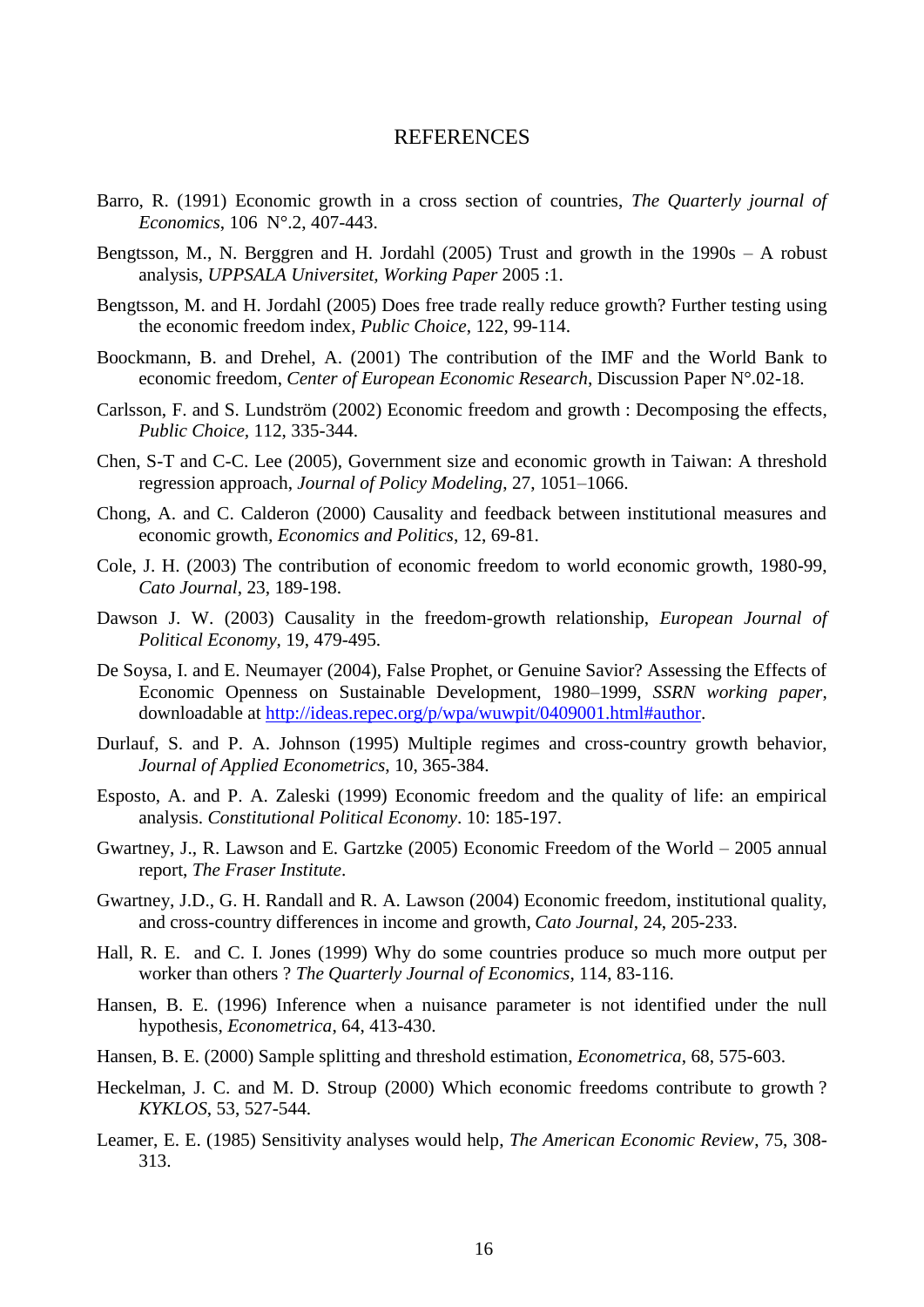- Levine, R. and D. Renelt (1992) A sensitivity analysis of cross-country growth regressions, *The American Economic Review*, 82, 942-963.
- Rousseeuw, P. J. (1984) Least median of squares regression, *Journal of the American Statistical Association*, 79, 871-880.
- Rousseeuw, P. J. and C. van Zomeren (1990) Unmasking multivariate outliers and leverage points, *Journal of the American Statistical Association*, 85, 633-639.
- Sala-I-Martin, X. (1997) I just run two million regressions, *The American Economic Review*, 87, 178-183*.*
- Schaefer, B D. (2003) Economic freedom: the path to African prosperity, *Heritage Lectures*, N°778, January 15.
- Stine, R. A. (1995) Graphical interpretation of variance inflation factors, *The American Statistician*, 49, 53-56.
- Stroup, R. L. (2003) Economic freedom and environmental quality, *Proceedings, Federal Reserve Bank of Dallas*, 73-90.
- Sturm, J-E and J. de Haan (2005) Determinants of long-term growth : new results applying robust estimation and extreme bounds, *Thurgauer Wirtschafts institut an der Universität Konstanz, Research Paper Series N°12*, 1-27.
- Temple, J. (2000) The new growth evidence, *Journal of Economic Literature*, 37, 112-156.
- Temple, J. (2000) Growth regressions and what the textbooks don't tell you, *Bulletin of Economic Research*, 52.3, 181-205.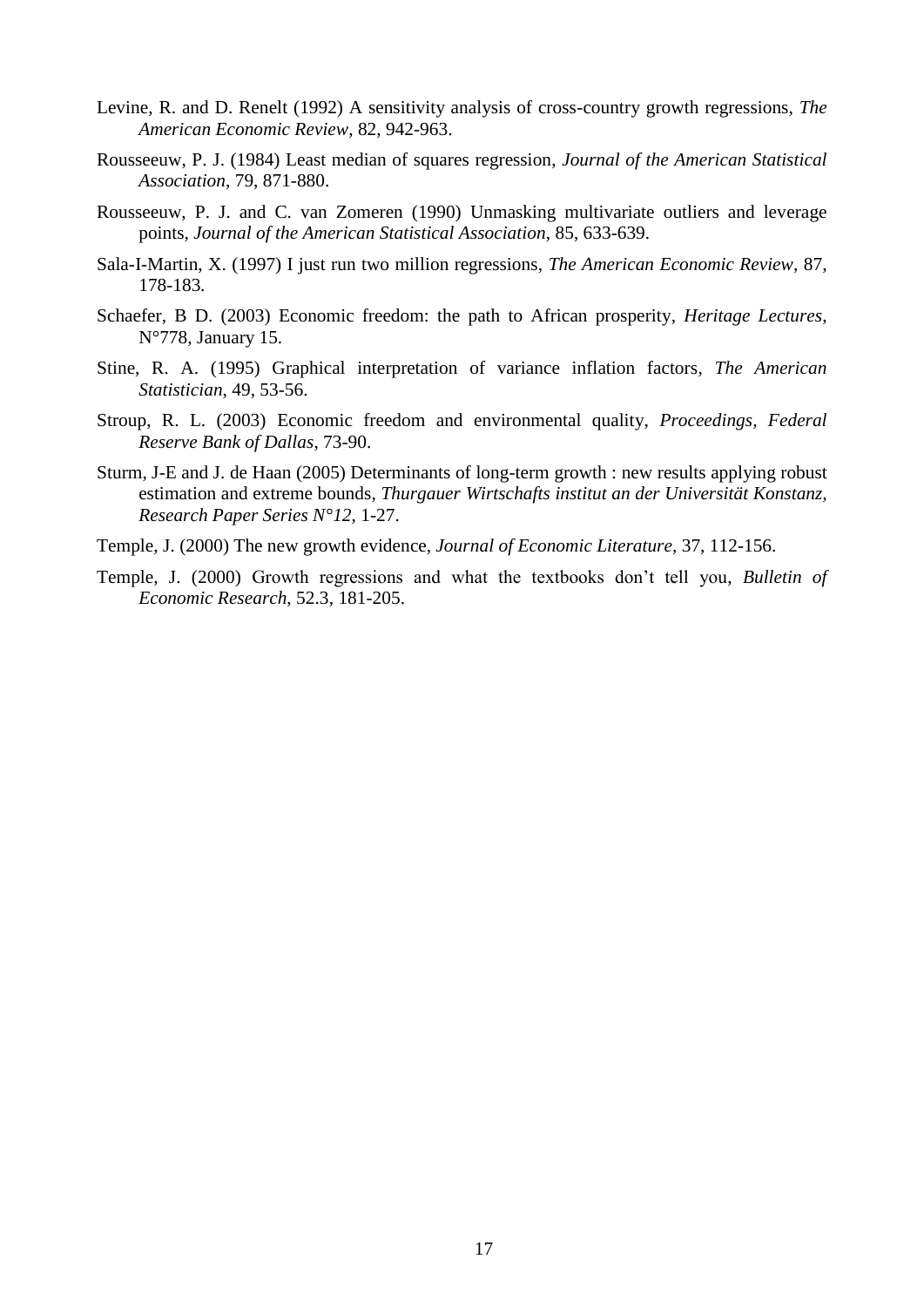#### *Tables*

|                            | Estimated by OLS |           | <b>Estimated by FWLS</b> |          |
|----------------------------|------------------|-----------|--------------------------|----------|
| Constant                   | 7.88179 *        | (1.51475) | 6.9324 $*$               | (1.2111) |
| $LGDP_{72}$                | $-1.48352*$      | (0.28423) | $-1.1728*$               | (0.2244) |
| <i>INV</i>                 | $0.067114*$      | (0.02002) | $0.0613*$                | (0.0163) |
| <b>SCO</b>                 | $0.02896*$       | (0.00733) | $0.0227$ *               | (0.0060) |
| <b>EFI</b>                 | $0.88493*$       | (0.16928) | $0.7593*$                | (0.1454) |
| $R^2$                      |                  | 0.52      |                          | 0.48     |
| Number of observations 104 |                  |           |                          |          |

*Table1 – Estimation results for the aggregate index (regression (1))*

Number of observations 104

**\* significantly different from zero at 1% significance level, \*\* significantly different from zero at 5% significance level The values in parentheses represent the standard errors corrected of heteroscedasticity by White, 1980 method.** 

|                    | Estimated by OLS |           |                       | $\bullet$<br>$\sqrt{2}$<br><b>Estimated by FWLS</b> |          |           |
|--------------------|------------------|-----------|-----------------------|-----------------------------------------------------|----------|-----------|
| Constant           | $7.00534*$       | (1.23520) |                       | $6.5642*$                                           | (1.1661) |           |
| LGDP <sub>72</sub> | $-1.18053*$      |           | $(0.23668)$ [4.43256] | $-1.0701*$                                          | (0.2176) | [4.56583] |
| <b>INV</b>         | $0.07156*$       |           | $(0.01929)$ [2.53923] | $0.0653*$                                           | (0.0186) | [2.56553] |
| SCO                | $0.02287*$       |           | $(0.00708)$ [5.29028] | $0.0230*$                                           | (0.0070) | [5.28890] |
| SG                 | 0.18230          |           | $(0.11007)$ [1.91049] | $0.2255**$                                          | (0.1028) | [1.94844] |
| LS                 | 0.20111          |           | $(0.13312)$ [4.55584] | 0.2001                                              | (0.1298) | [4.54561] |
| SM                 | $0.18589**$      |           | $(0.07653)$ [2.07468] | $0.1992**$                                          | (0.0760) | [2.08400] |
| FT.                | $-0.08469$       | (0.12724) | [3.14750]             | $-0.1061$                                           | (0.1282) | [3.14207] |
| <b>REG</b>         | 0.26107          |           | $(0.18051)$ [2.85484] | 0.1773                                              | (0.1698) | [2.94086] |
| $R^2$              |                  | 0.49      |                       |                                                     | 0.49     |           |

*Table2 – Estimation results for the decomposed index (regression (2))*

Number of observations 101

**\* significantly different from zero at 1% significance level, \*\* significantly different from zero at 5% significance level**

**The values in parentheses represent the standard errors corrected of heteroscedasticity by the White method. The values between hooks represent the variance inflation.** 

|                   | Value of the LM test $\mid$ Bootstrap <i>P</i> -value |       |
|-------------------|-------------------------------------------------------|-------|
| $GDP_{72}$        | 33.352457                                             | 0.000 |
| SCO <sub>90</sub> | 30.717982                                             | 0.000 |

*Table 3: Test of rupture for the relation (2)*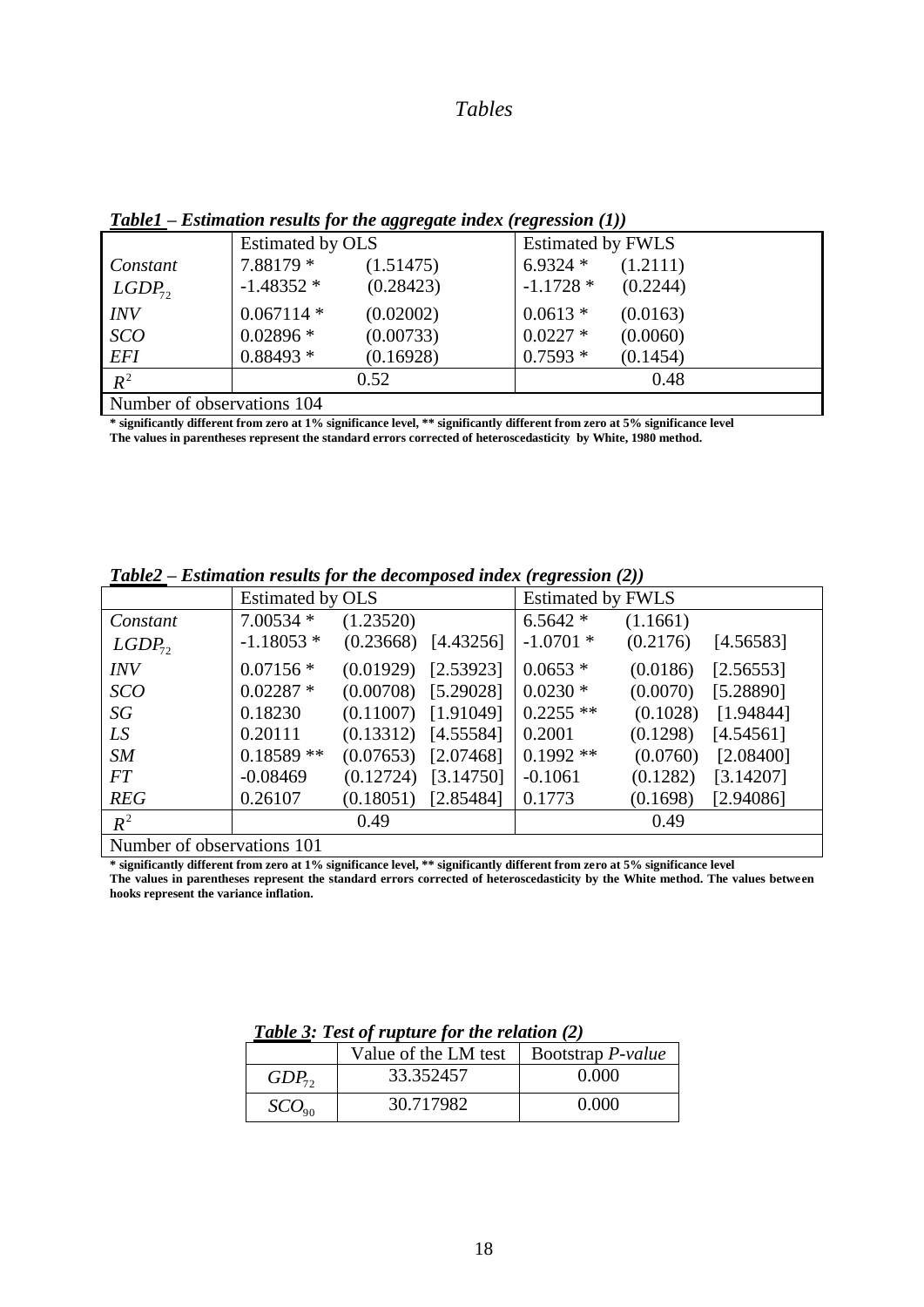| Table+ – Estimation results for the aecomposed maex for the groups O1 and O2 |                               |            |                                   |            |  |
|------------------------------------------------------------------------------|-------------------------------|------------|-----------------------------------|------------|--|
|                                                                              | Group G1 ( $GDP_7$ , 2080.46) |            | Group G2 ( $GDP_{72} > 2080.46$ ) |            |  |
| Constant                                                                     | 4.905408 *                    | (1.280899) | 19.268150 *                       | (1.526964) |  |
| $LGDP_{72}$                                                                  | $-1.256161*$                  | (0.266056) | $-2.173485*$                      | (0.192461) |  |
| <b>INV</b>                                                                   | $0.075858*$                   | (0.023933) | 0.025665                          | (0.016154) |  |
| <b>SCO</b>                                                                   | $0.034603*$                   | (0.007975) | $-0.014443$ **                    | (0.005601) |  |
| SG                                                                           | $0.301022$ **                 | (0.124136) | $-0.211079$ **                    | (0.070851) |  |
| LS                                                                           | $0.736462*$                   | (0.129282) | 0.004389                          | (0.142678) |  |
| SM                                                                           | $0.252999$ *                  | (0.074059) | 0.122379                          | (0.101573) |  |
|                                                                              |                               |            |                                   |            |  |
| <b>FT</b>                                                                    | $-0.284675$                   | (0.159627) | $0.282353$ **                     | (0.077299) |  |
| <b>REG</b>                                                                   | 0.197125                      | (0.166293) | $0.555123*$                       | (0.122099) |  |
| $R^2$                                                                        | 0.64                          |            | 0.83                              |            |  |
| Number of observations                                                       | 66                            |            | 34                                |            |  |

*Table4 – Estimation results for the decomposed index for the groups G1 and G2*

**\* significantly different from zero at 1% significance level, \*\* significantly different from zero at 5% significance level. The values in parentheses represent the standard errors corrected of heteroscedasticity by the White method**.

| $I$ uvies $-$ Estimation results for the aecomposed thaex for the groups $J$ s and $J$ |                                     |                               |  |  |  |
|----------------------------------------------------------------------------------------|-------------------------------------|-------------------------------|--|--|--|
|                                                                                        | Group G3 ( $SCO_{90} \leq 81.456$ ) | Group G4 ( $SCO90 > 81.456$ ) |  |  |  |
| Constant                                                                               | 4.696338 *<br>(1.047296)            | 21.480645 *<br>(3.376891)     |  |  |  |
| LGDP <sub>72</sub>                                                                     | $-1.048613*$<br>(0.207635)          | $-2.516273*$<br>(0.417978)    |  |  |  |
| <b>INV</b>                                                                             | $0.059790$ **<br>(0.021825)         | $0.049544$ **<br>(0.020619)   |  |  |  |
| SCO                                                                                    | $0.028784*$<br>(0.006998)           | $-0.017096$ **<br>(0.008091)  |  |  |  |
| SG                                                                                     | $0.235108$ **<br>(0.104452)         | $-0.228158$ **<br>(0.078815)  |  |  |  |
| LS                                                                                     | $0.555754*$<br>(0.119825)           | (0.213680)<br>$-0.105620$     |  |  |  |
| SM                                                                                     | $0.280231$ *<br>(0.073556)          | 0.080382<br>(0.114586)        |  |  |  |
| FT                                                                                     | $-0.297426$ **<br>(0.136664)        | $0.328616**$<br>(0.166305)    |  |  |  |
| <b>REG</b>                                                                             | (0.173378)<br>0.265341              | $0.765233*$<br>(0.229881)     |  |  |  |
| $R^2$                                                                                  | 0.66                                | 0.77                          |  |  |  |
| Number of observations                                                                 | 73                                  | 27                            |  |  |  |

*Table5* **–** *Estimation results for the decomposed index for the groups G3 and G4*

**\* significantly different from zero at 1% significance level, \*\* significantly different from zero at 5% significance level. The values in parentheses represent the standard errors corrected of heteroscedasticity by the White method**.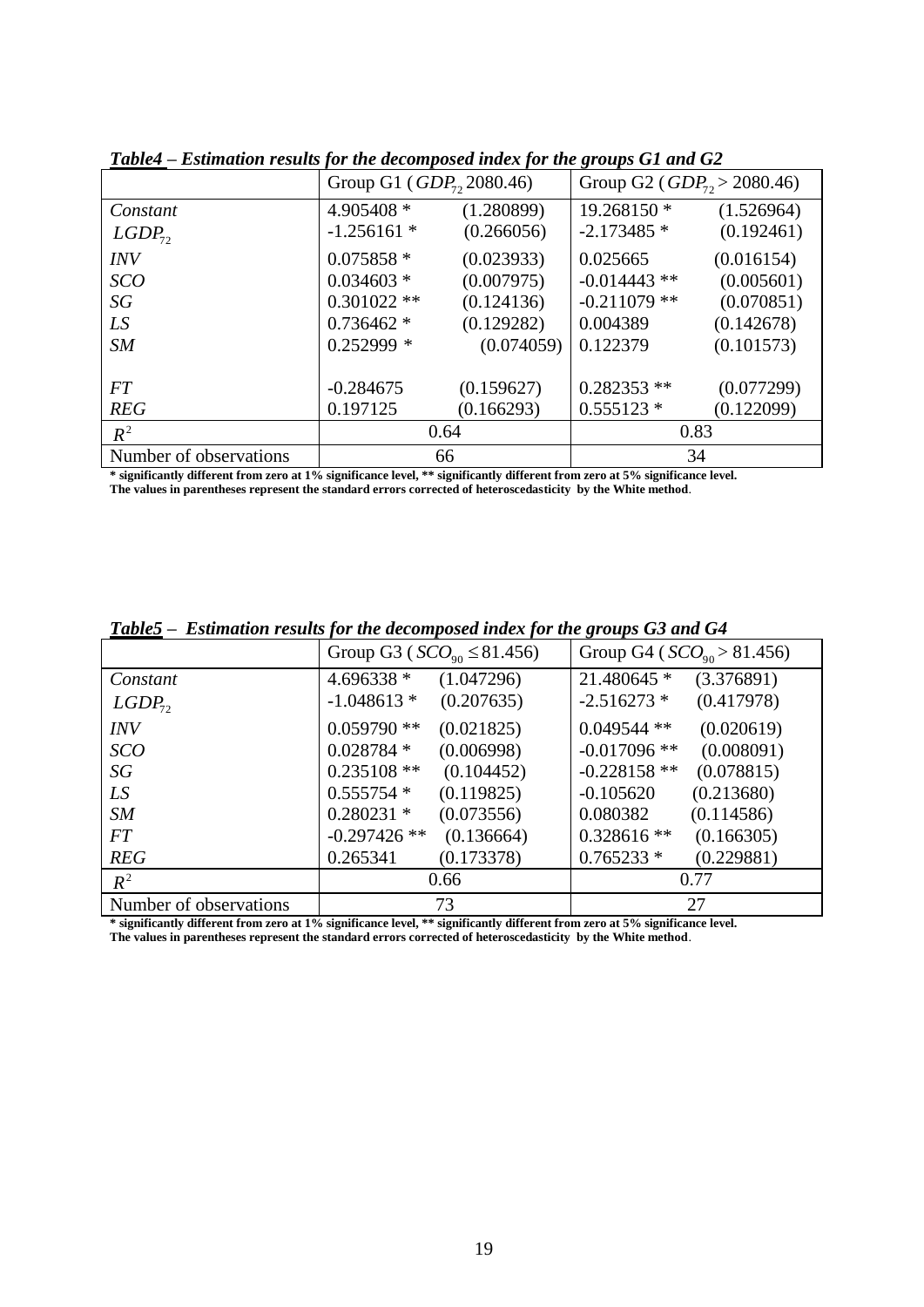### *Appendix A*

| Algeria                    | Guatemala          | Panama              |  |
|----------------------------|--------------------|---------------------|--|
| Argentina                  | Guinea-Bissau      | Papua New Guinea    |  |
| Australia                  | Honduras           | Paraguay            |  |
| Austria                    | Hong Kong          | Peru                |  |
| Bahrain                    | Hungary            | Plain Arab Emirates |  |
| Bangladesh                 | Iceland            | Poland              |  |
| <b>Barbados</b>            | India              | Portugal            |  |
| Belgium                    | Indonesia          | Republic of Congo   |  |
| <b>Belize</b>              | Iran               | Romania             |  |
| Benin                      | Ireland            | Senegal             |  |
| <b>Bolivia</b>             | <b>Israel</b>      | Sierra Leone        |  |
| <b>Botswana</b>            | Italy              | Singapore           |  |
| <b>Brazil</b>              | <b>Ivory Coast</b> | South Africa        |  |
| <b>Burundi</b>             | Jamaica            | Spain               |  |
| Cameroon                   | Japan              | Sri Lanka           |  |
| Canada                     | Jordan             | Sweden              |  |
| <b>Central African Rep</b> | Kenia              | Switzerland         |  |
| Chad                       | Kuwait             | Syria               |  |
| Chile                      | Luxemburg          | Tanzania            |  |
| China                      | Madagaskar         | Thailand            |  |
| Colombia                   | Malawi             | The Bahamas         |  |
| Costa Rica                 | Malaysia           | The Netherlands     |  |
| Cyprus                     | Mali               | The Philippines     |  |
| Dem Rep of Congo           | Malta              | The United States   |  |
| Denmark                    | Maurice            | Togo                |  |
| Dominican Republic         | Mexico             | Trinidad &Tobago    |  |
| Ecuador                    | Morocco            | Tunisia             |  |
| Egypt                      | Nepal              | Turkey              |  |
| El Salvador                | New Zealand        | Uganda              |  |
| Fiji                       | Nicaragua          | United Kingdom      |  |
| Finland                    | Niger              | Uruguay             |  |
| France                     | Nigeria            | Venezuela           |  |
| Germany                    | Norway             | Zambia              |  |
| Ghana                      | Oman               | Zimbabwe            |  |
| Greece                     | Pakistan           |                     |  |

#### **List of countries of the initial sample**